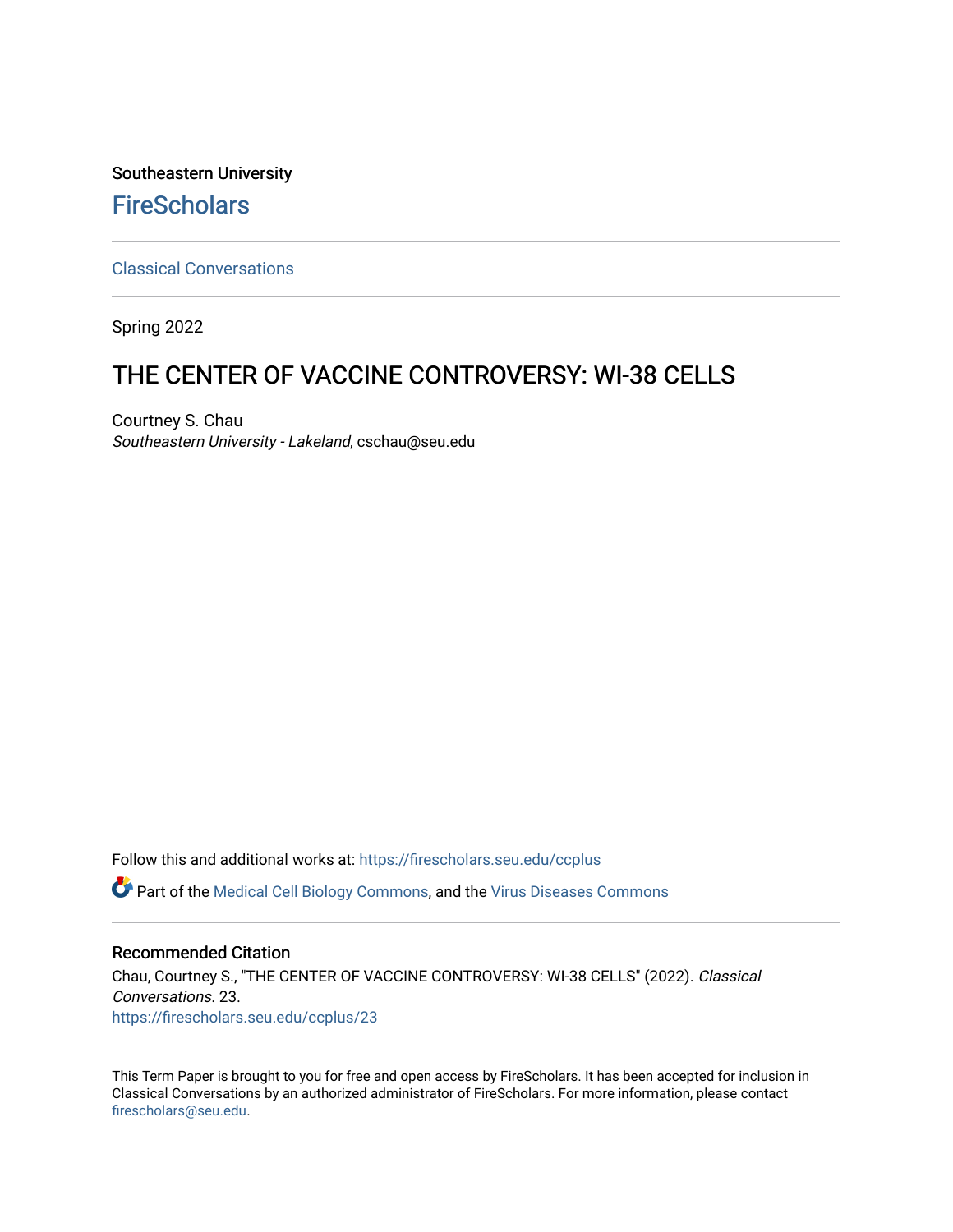## **The Center of Vaccine Controversy: WI-38 Cells**

Courtney Chau

Southeastern University

ENGL 1233: Composition 2

Professor Grace Veach

April 8, 2022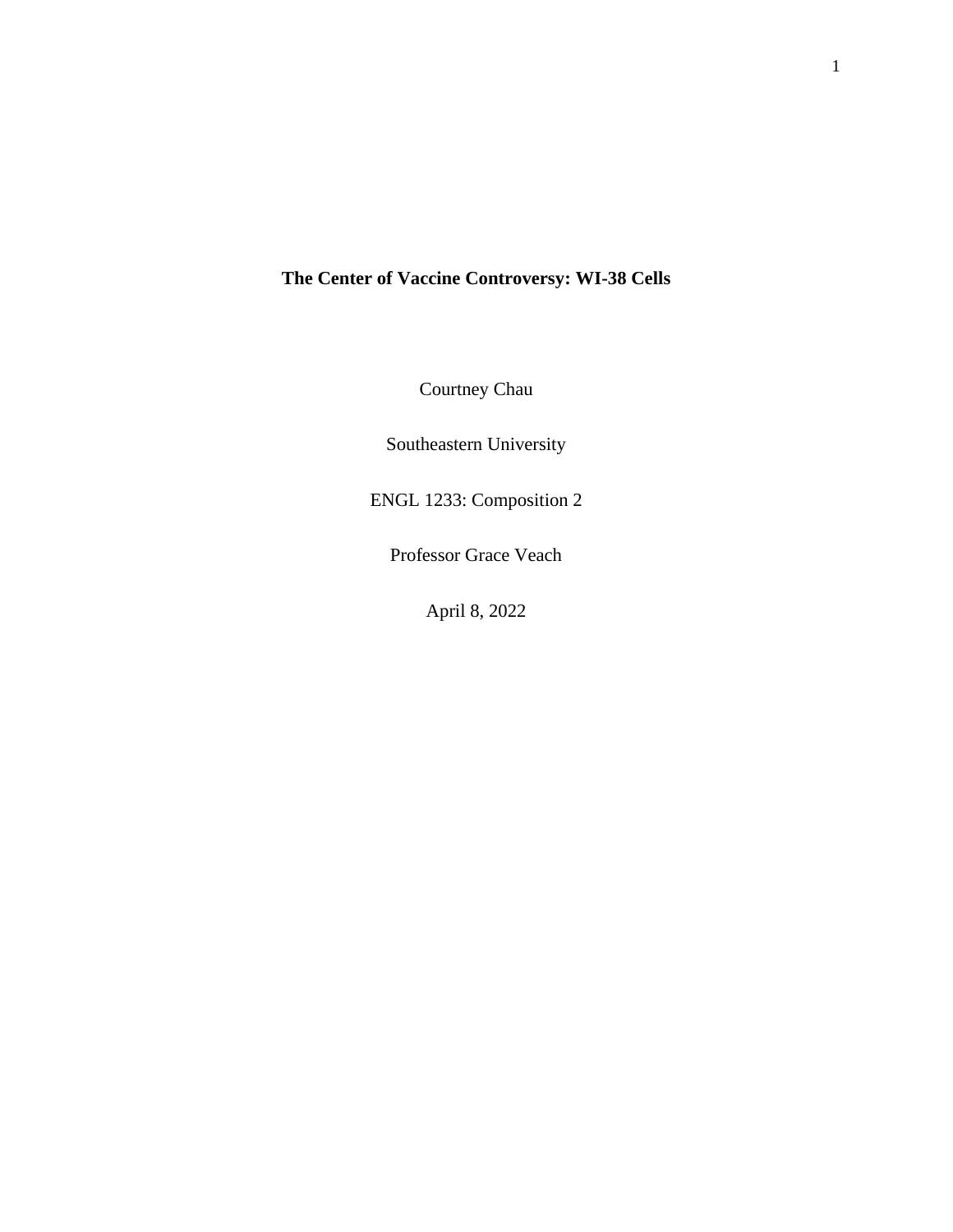#### **The Center of Vaccine Controversy: WI-38 Cells**

The sharp smell of disinfectant permeates the air, the shiny white walls reflecting glaring fluorescent lights. Patients lie in sickbeds, and cap-wearing nurses buzz around the room. It's the 1940s, and the air sparkles with anticipation. Machines hum, with nurses and doctors bustling around patients lying in beds. All of a sudden, the lights flicker. The power has gone out! The machines stop their cheery tune, and an eerie silence hangs before the panicked cries of hospital workers ring in the air as they rush towards the floor containing iron lungs, where they frantically pump the bellows to manually work the machines.

But why the urgency and frenzy? What was so important about the iron lungs?

Laying within these large machines were patients infected with polio – a disease the caused detrimental paralysis in the appendages and lungs of its victim's body. Iron lungs were engineered to imitate lung movement and breathing, as the patient's lungs were too weak to function on their own.

Today, polio, alongside smallpox and measles, is on the verge of global eradication, with the United States being one of the many countries that have successfully exterminated the disease. Families can enjoy a life free of deadly illnesses that once immobilized and killed millions of infants, children, and adults. Society can enjoy a life free from fear of loved ones being snatched away from them in the blink of an eye.

But the world wasn't always free from the dark clutch of disease. Before the age of technology propelled the rapid advancing of modern medicine, there was not a family left unscathed by sickness. In most families, only a small handful of children would survive to adulthood. The 1800s reports a morality rate of 46.3%, and the 1950s reports a 21% from 1950-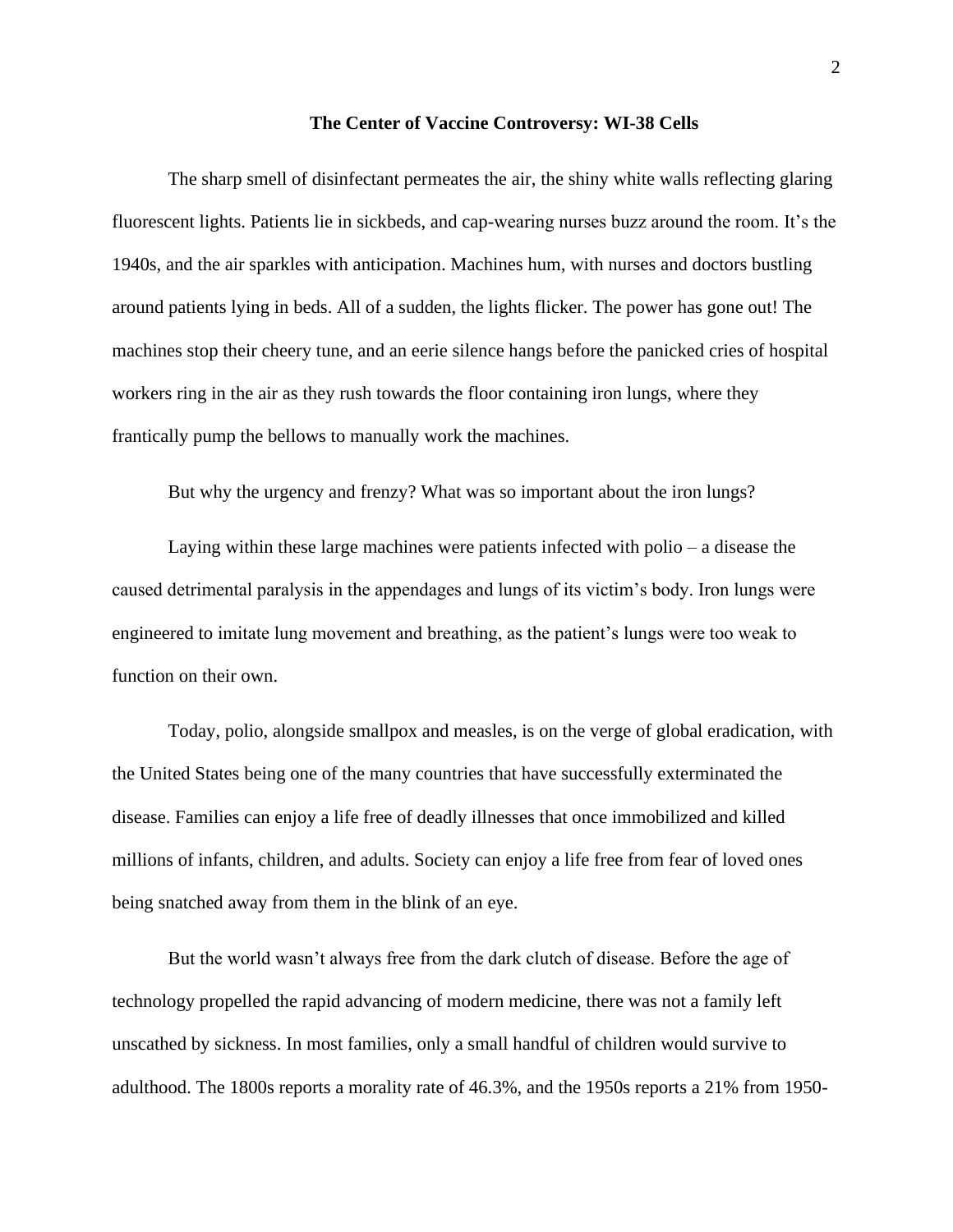1955 for children under five years (O'Neill, 2021, UN Dept. of Economic and social Affairs, 2019). Those who survived the odds would have encountered typhoid, measles, dysentery, or cholera, to name a few, emerging from adolescence with lasting scars and disabilities telling their stories of struggle and triumph. The spread of deadly diseases caused life expectancy to remain consistently low. In fact, 19<sup>th</sup> century life expectancy never rose above forty years old (Shaw-Taylor, 2020). Without proper preventions or cures and only superstitions, charlatans, and home remedies, anyone could be subject and exposed to a deadly disease.

In summary, disease has been around for as long as anyone, presently and historically, can remember. Today, we have developed extensive measures to combat the spread of illness, such as better septic systems, strict medical procedures, and an increase of hygiene awareness. But perhaps the strongest weapon that has been developed to fight disease is vaccines. Vaccination has been around for quite some time, first developed in the early 1600s, then progressing throughout the  $20<sup>th</sup>$  century. However, vaccines were not popular, as they were new technology at that time, missing many crucial pieces that were yet to be discovered to improve its use.

As I began my research, I came across the topic of fetal cell vaccines. These vaccines are the source of much controversy, as they have been grown from a cell line harvested from an aborted fetus. When I first heard of these vaccines, I wondered if these cells were truly necessary to manufacture these controversial vaccines.

The most common cell line used is called WI-38, the main cell line that this paper will focus on. This cell line was harvested back in the 1960s, and research has taken me back to the 20<sup>th</sup> century to explore and study the race for a vaccine that would save millions of lives to this very day. The WI-38 cell line is indeed a source of controversy, yet these cells were necessary to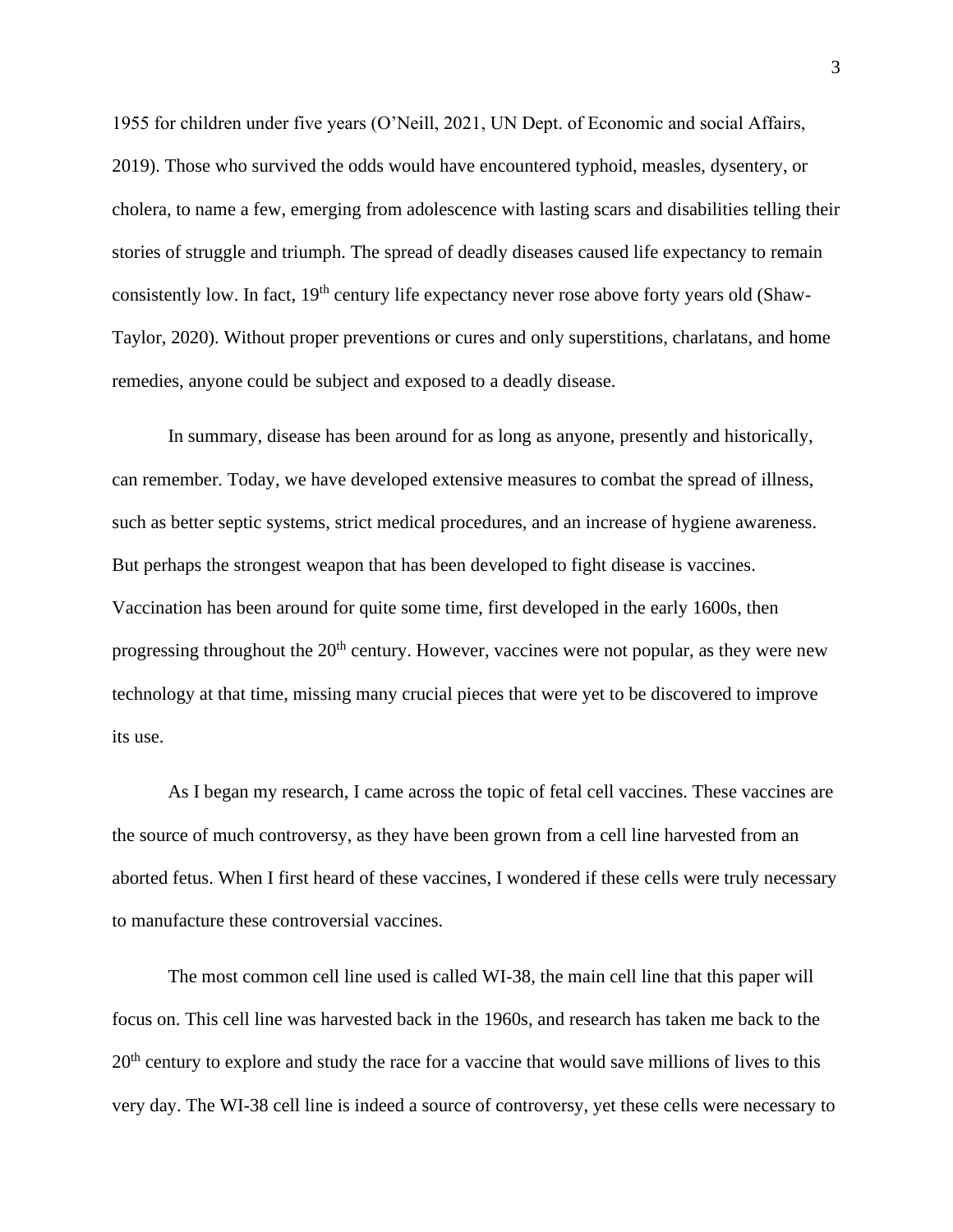create the first safe and usable vaccines, and should be continued to be used to vaccinate children and infants today.

#### **Background**

To understand the importance of vaccines, let's take a look at diseases. In the Middle Ages, Bubonic plague, yellow fever, smallpox, amongst other diseases, devastated the population. The Black death itself killed 25 million Europeans, about one out of three people (Encyclopedia Britannica, 2021). Scores of native tribes in the new world were massacred not only by human invaders, but microscopic passengers who traveled across the Atlantic: sickness. During the industrial revolution, poor living conditions in overcrowded homes infested with cholera and scarlet fever led to thousands of deaths. Tuberculosis was reported to be responsible for 15% of deaths in Britain from 1848 and 1872 (Shaw-Taylor, 2020). Limited information and knowledge held people back, causing uncertainty in how to handle epidemics.

Now, specifically, what is a vaccine? According to the CDC, a vaccine is "preparation that is used to stimulate the body's immune response against diseases" (CDC, 2022). Most often made from weakened or killed viruses, vaccines stimulate the body's immune system to prepare for future infections. Vaccines are actually a targeted, specific method of diseases prevention. The beginning of vaccines is marked by the development of inoculation, or variolation, which preceded the first vaccines. This method was used widely throughout the  $17<sup>th</sup>$ -18<sup>th</sup> centuries, specifically to combat smallpox epidemics, in which patients were infected directly with live smallpox (Haelle, 2018, p. 30).

The first vaccine, or more accurately, inoculation, was first studied by Edward Jenner. Jenner had overheard milkmaids discussing a certain curiosity: after contracting cowpox, the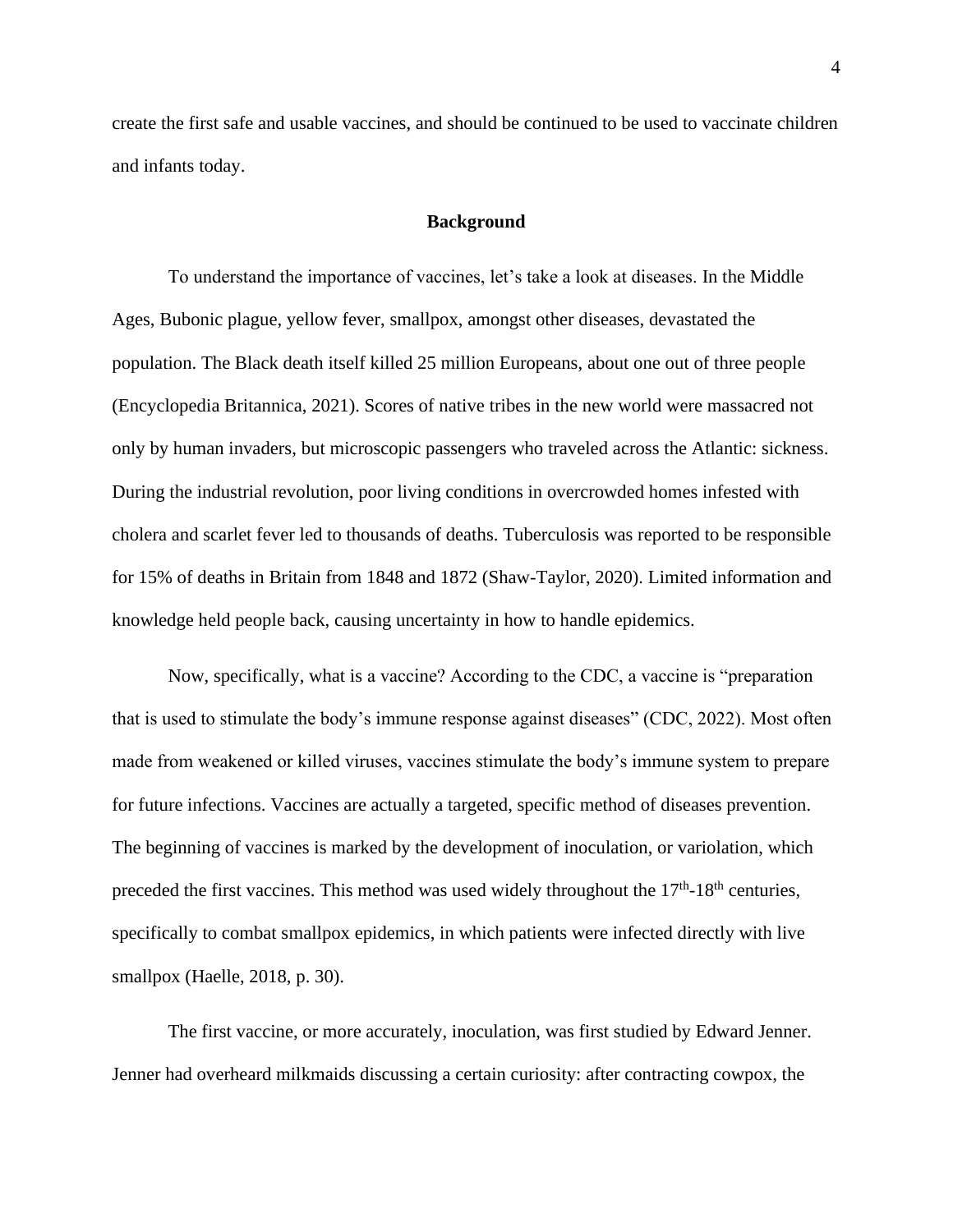girls seemed to be immune to smallpox. Eager to test out this hypothesis, Jenner then took swinepox-infected pus, a virus similar to cowpox, and injected it into his son through a small cut. After the boy recovered from the initial variolation, Jenner proceeded to infect him with smallpox, who did not develop any symptoms or infections of the sickness. Wanting to further this intriguing discovery, Jenner then performed this procedure in the arm of his gardener's son, who recovered with only a mild fever. Jenner had laid out the pathway for modern vaccines (Haelle, 2018, p. 31).

Another milestone in vaccine development can be found in Louis Pasteur, who developed a vaccine focused on rabies. Taking live rabies virus from a rabid dog, Pasteur injected the rabies sample into a rabbit, slightly weakening the virus. He then harvested the rabbit's now-infected spine, injected it into an uninfected rabbit, then repeating the process twenty times. The strength of the virus was chipped away each time the virus was passed on, until the pathogen was deemed safe to inject into the human body. This method of vaccine development is called "passaging" (Haelle, 2018, p. 33).

There are many types of vaccines, the most prevalent being weakened or killed vaccines. The former uses only live weakened pathogens and the latter utilizes completely inactivated virus or bacteria. Pasteur's vaccine is an example of a live vaccine. Weakened viruses cause an immune response from the body, but not enough to sicken the person too much. This method is used most commonly in the mumps or chickenpox vaccines (Feemster, 2008, p.8). Killed, or deactivated virus, are incapable in reproducing within the human body, but can still stimulate a response from the body's immune system. Other types of vaccines include recombinant (DNA), toxoid, or Messenger RNA (mRNA) vaccines, the last making its debut with the FDA's Emergency-Use Pfizer's COVID-19 vaccine (*HHS.Gov*, n.d.). There is still much research going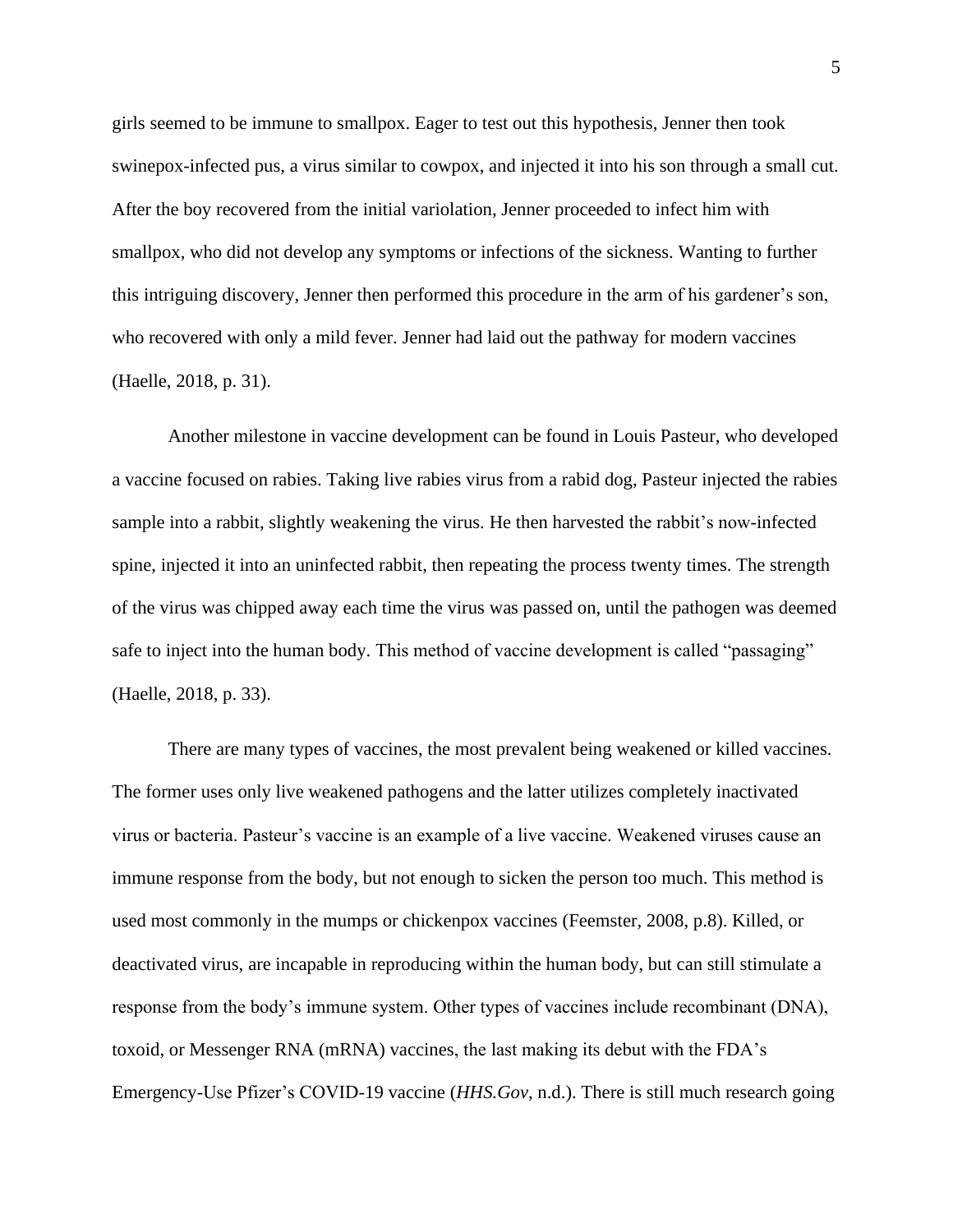into improving vaccines and ensuring they are safe and up-to-date for the general population to use.

The CDC provides a complete suggested schedule for vaccination for children from birth to adulthood, covering vaccines for illnesses such as polio, influenza, measles, and varicella (CDC, 2022). By following the vaccine schedule, families can ensure not only their children's health, but the safety of the people around them. The idea behind this methodology is called herd immunization – vaccination is administered individually, but when communities work towards raising immunization rate, a majority of individuals are protected, preventing transmissions rates from becoming too high. Herd immunization ensures the health and safety of the whole community.

The story of infectious disease is intricately woven into history, and each story of the fight against disease reflects the perseverance of mankind's quest for health and safety. However, while the subject of vaccines and its history of disease combating is quite fascinating, this paper will focus specifically on the vaccines produced from aborted fetal cells, and center on the diseases that they have been used combat.

### **Polio**

First recorded hundreds of years ago, poliovirus is described as "an enteric (intestinal) infection, spread from person to person through contact with fecal waste: unwashed hands, shared objects, contaminated food and water" (Oshinsky, 2005, p. 8). Polio epidemics were furious and merciless, with rivers, lakes, streams, septic systems, and public swimming pools being breeding grounds for the virus, especially in the summer. One of the most famous polio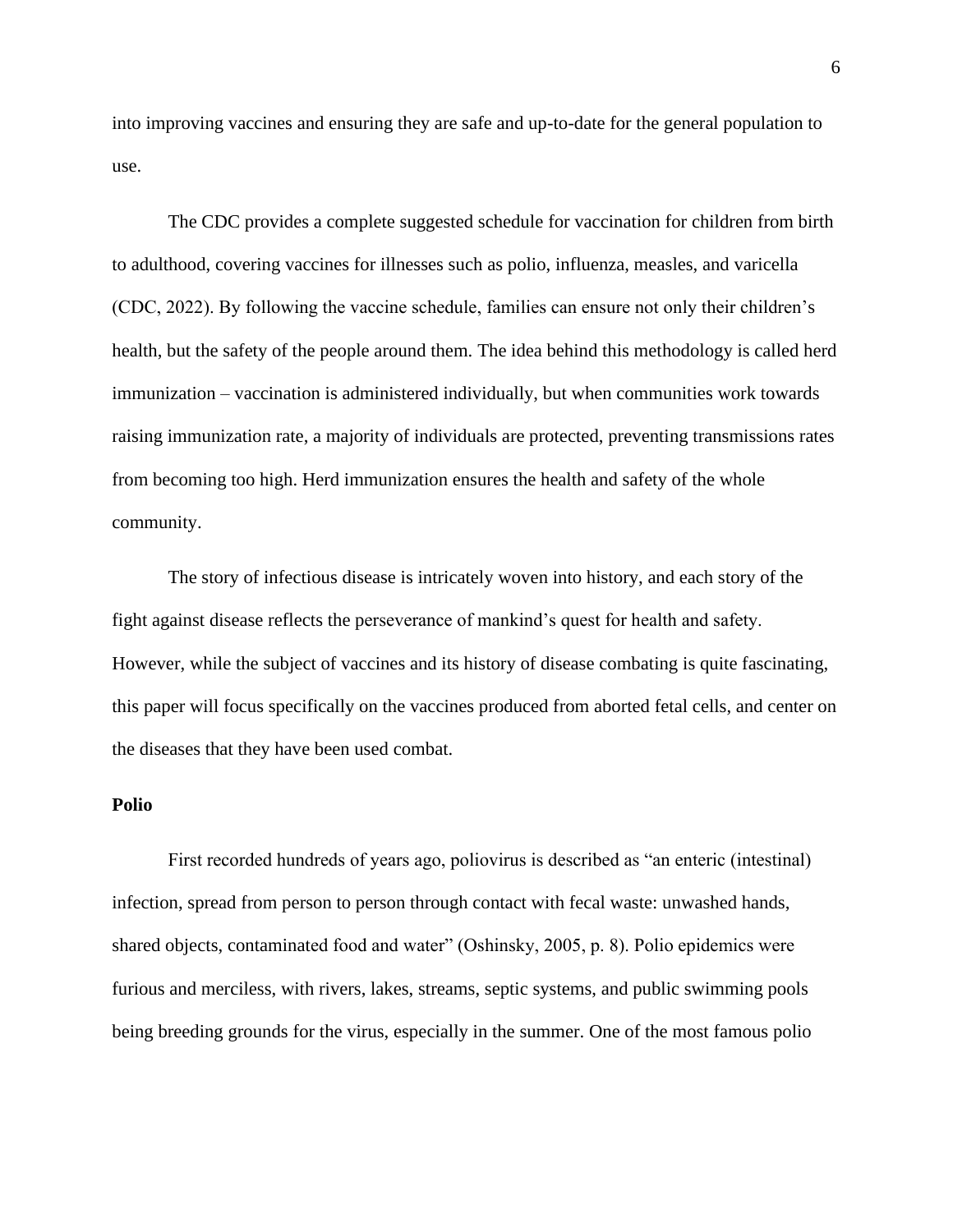victims, President Franklin D. Roosevelt, contracted polio after an afternoon swim at his summer lake house (Bookchin and Schumacher, 2004, pp. 1-3).

Before improved medical practices, poliovirus caused paralysis that was often irreversible and potentially life threatening. The CDC reports an average of 35,000 cases in the late 1940s (CDC, 2021). Certain polio caused damage to the brain stem, rendering the breathing muscles useless (Oshinsky, 2005, p. 9). This polio was the most dangerous, and overall polio accounts for a mortality rate of 2%-5% in children, and 15%-30% in adults (History of Vaccines, 2018).

The first polio vaccine was produced by Jonas Salk, a star researcher in the rising virology department. Salk used monkey kidney cells, a material favored by researchers at the time, as a host for polio. Using formaldehyde, a colorless and pungent gas, as a deactivator, Salk was able to kill off the polio virus within the sample, effectively bringing a new vaccine into a market that millions of people were desperate for. In the summer of 1954, after Salk's vaccine was approved for manufacturing and distribution, two million children in grade school were vaccinated with this new polio vaccine, marking the beginning of a new chapter of preventive vaccines (Bookchin, 2004, p. 41).

Things were seemingly looking bright for Salk's vaccine. However, the story does not end here. In 1955, year after Salk's vaccine was widely circulated administered to millions of children and adults, reports of vaccinated children with headaches, numbness, and inability to move their legs began popping up in hospitals across the U.S. In California, a total of six children were admitted into the hospital and confirmed to have polio within ten days of receiving their polio shots. Frantic parents pleaded with doctors to fix their children, but nothing could be done. Polio was irreversible. These children were cursed with the very calamity that Salk had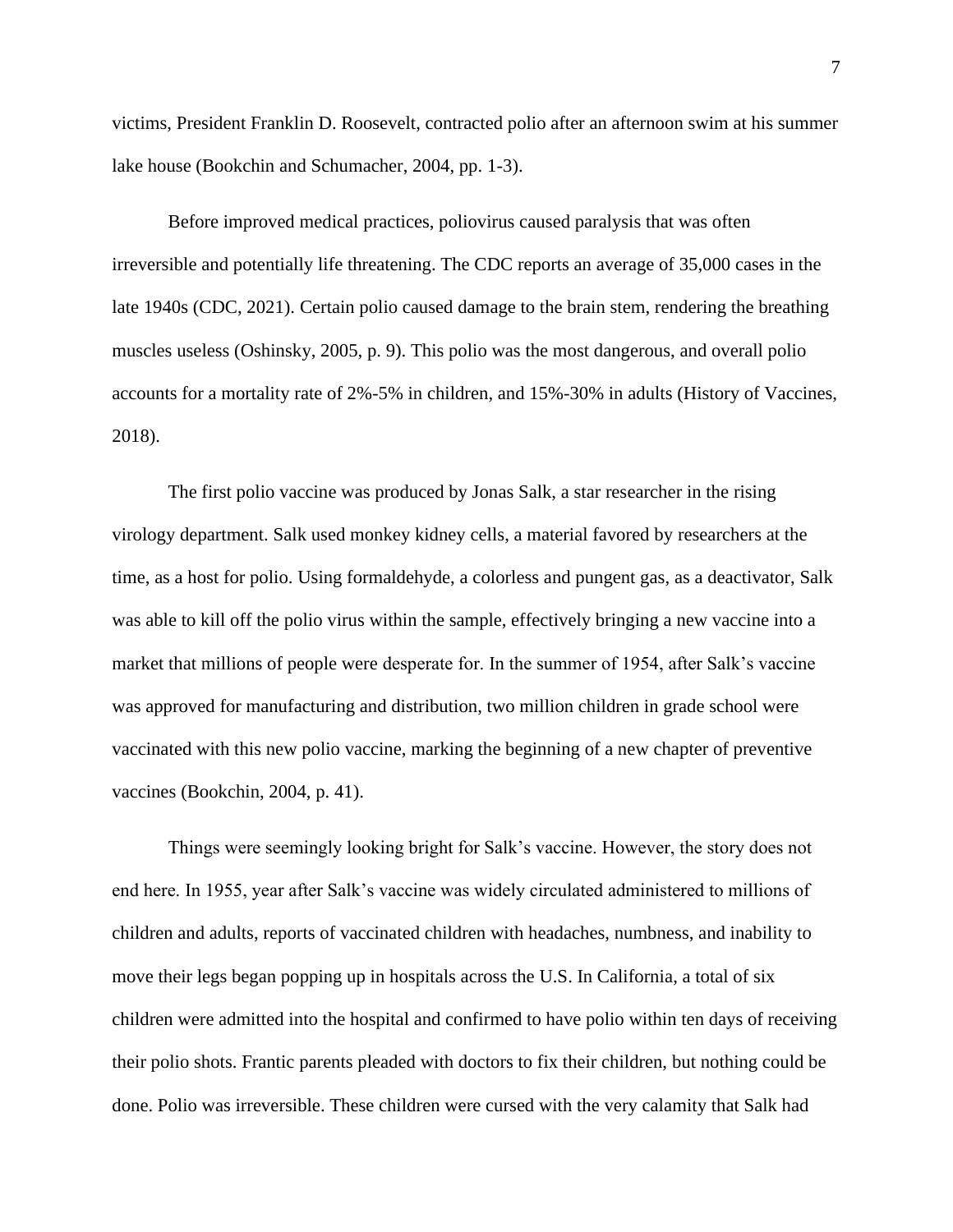fought to protect them from. As polio is a high contagious disease, this disaster exploded into an epidemic. By the time the dust settled, Salk's vaccine had killed five Americans and paralyzed another 113 (Haelle, 2018, p. 37). Labeled the Cutter incident, Salk's vaccine was unsurprisingly pulled from shelves and essentially forgotten, and researchers continued to struggle in finding a proper method of vaccine development that would prevent the same disaster that endangered millions of Americans. But while scientists struggled with polio, a new danger arrived in the summer epidemics of the 1950s: rubella.

#### **Rubella**

Steve and Mary Wenzler were a joyful couple, both working as school teachers in Toms River, New Jersey, a rapidly growing town overflowing with school children. In 1964, during the peak of a rubella epidemic, Mary came down with a fever and a rash on her face, and after a trip to the doctor, was told she was infected with German measles. She recovered quickly, and about a month after her contacting rubella, her local family doctor revealed joyful news to the couple: Mary was expecting.

However, when Stephen Joseph Wenzler IV was born, hospital staff noticed that Stephen's pupils were white and milky instead of a healthy black. An ophthalmologist told Mary that her baby had cataracts in both eyes. Even after surgery removed Stephen's cataracts, his vision was extremely poor. As a young child, his vision was 10/200 with glasses on. To put this in perspective, Stephen could only see at ten feet an object a person with 20/20 vision could see two hundred feet away (Wadman, 2017, p. 185). Later on, it was realized Stephen was deaf, and also had serious heart complications.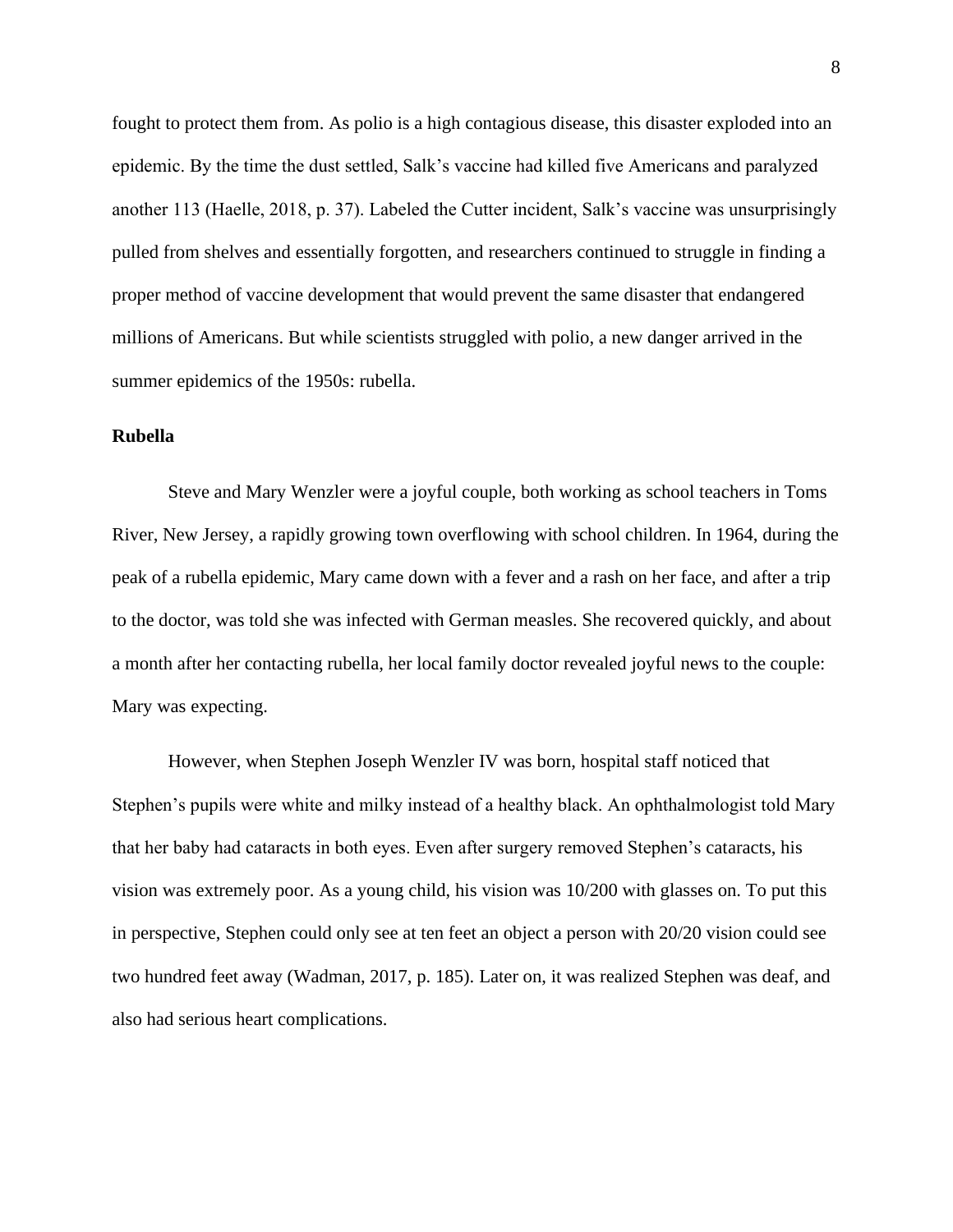Scores of children born during the mid-20<sup>th</sup> century, especially during rubella epidemics, had similar birth defects. It was discovered that the children infected with "congenital rubella syndrome", or CRS, had mothers that contracted rubella during their first or second trimester of pregnancy. Latin for "little red", rubella virus is only fifty to eighty-five nanometers in size, almost a thousand times smaller than the human cell, yet its effects on developing children were devastating. Infection in the mother begins in the nose and throat, then travels down to the placenta, infecting the growing embryo. The effects of CRS were less obvious than those of polio, rather they attacked the inner workings of the eye, ear, and heart, preventing the child's crucial organs from growing normally (Wadman, 2017, p. 148). Meredith Wadman accurately summarizes this by writing "Rubella, an exclusively human virus no more than three millionths of an inch in diameter, was, it was at last quite plain for all to see, a menace to life in the womb." (Wadman, 2017, p. 138).

The first vaccine efforts for rubella were headed by Merk & Co. Inc., a pharmaceutical company. They had begun early on in their research with a killed virus vaccine, but failed. Later in the 1960s, Merck tried once again, this time led by Maurice Hilleman, which grew weakened rubella in green African monkey cells and duck embryo cells (Wadman, 2017, p. 152). At the same time, researchers Stanley Plotkin and Philip Roxanne also began rubella vaccine. Roxanne's vaccine was grown in dog kidney cells (Wadman, 2017, p. 232). Plotkin, on the other hand, opted to grow his vaccine through a fetal cell line instead. However, Merck's duck vaccine and Roxanne's vaccine were soon revealed to be dangerous, with numerous side effects and an overall lack of effectiveness.

Both the polio and rubella vaccines failed spectacularly; the vaccines failed to combat the diseases they were developed for, even worsening the situation and endangering thousands of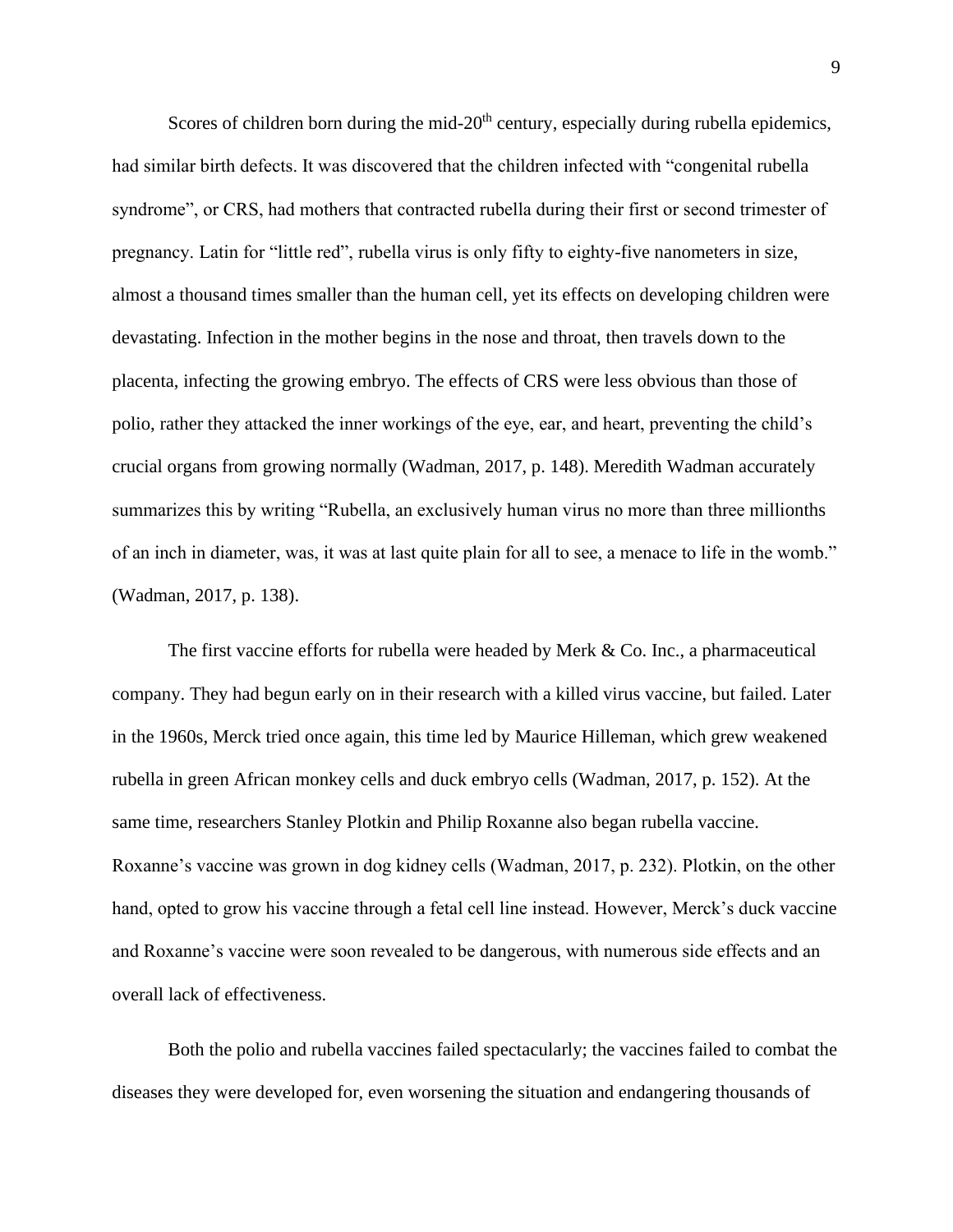people. Scientists struggled in the race to develop vaccines without dire side effects. Right around the mid-1960s, however, Wistar Institute would raise a new vaccine contender that would forever change the course of vaccine development: WI-38 cells.

#### **WI-38 cell line**

In 1963, Swedish mother "Mrs. X" sought several doctors and surgeons for an abortion. Abortion had been legalized in Sweden in 1938, under strict stipulations, such as cases of rape or incest, or a possibility that the child could cause serious harm and damage to the mother. However, if a woman were able to convince two doctors to perform an abortion, she would be granted one (Wadman, 2017, p. 87).

The fetus taken from Mrs. X's abortion was sent to virologist Leonard Hayflick, who worked at the Wistar Institute of Anatomy and Biology, a lab well known for its founding family, which included Caspar Wister, a physician who wrote the U. S's first anatomy textbook (Wadman, 2017, pp. 27-28). During his research using fetal cells, Hayflick found that these cells were able to divide and multiply at extraordinary rates for an extended period of time. He pushed ahead in his research, hoping to utilize these cells for more versatile research purposes. Thus began the long journey and history of WI-38 cells and its controversial vaccines today. The cell line grown from the original has continued to be used in the varicella, rubella, hepatitis A, and a rabies vaccine today (Feemster, 2018, p.15).

#### **Why WI-38 Cells?**

#### **Versatility and Abundance**

Now that a complete background has been established, it is time to explore why these cells are so crucially needed today. As mentioned earlier, Hayflick spent much time studying and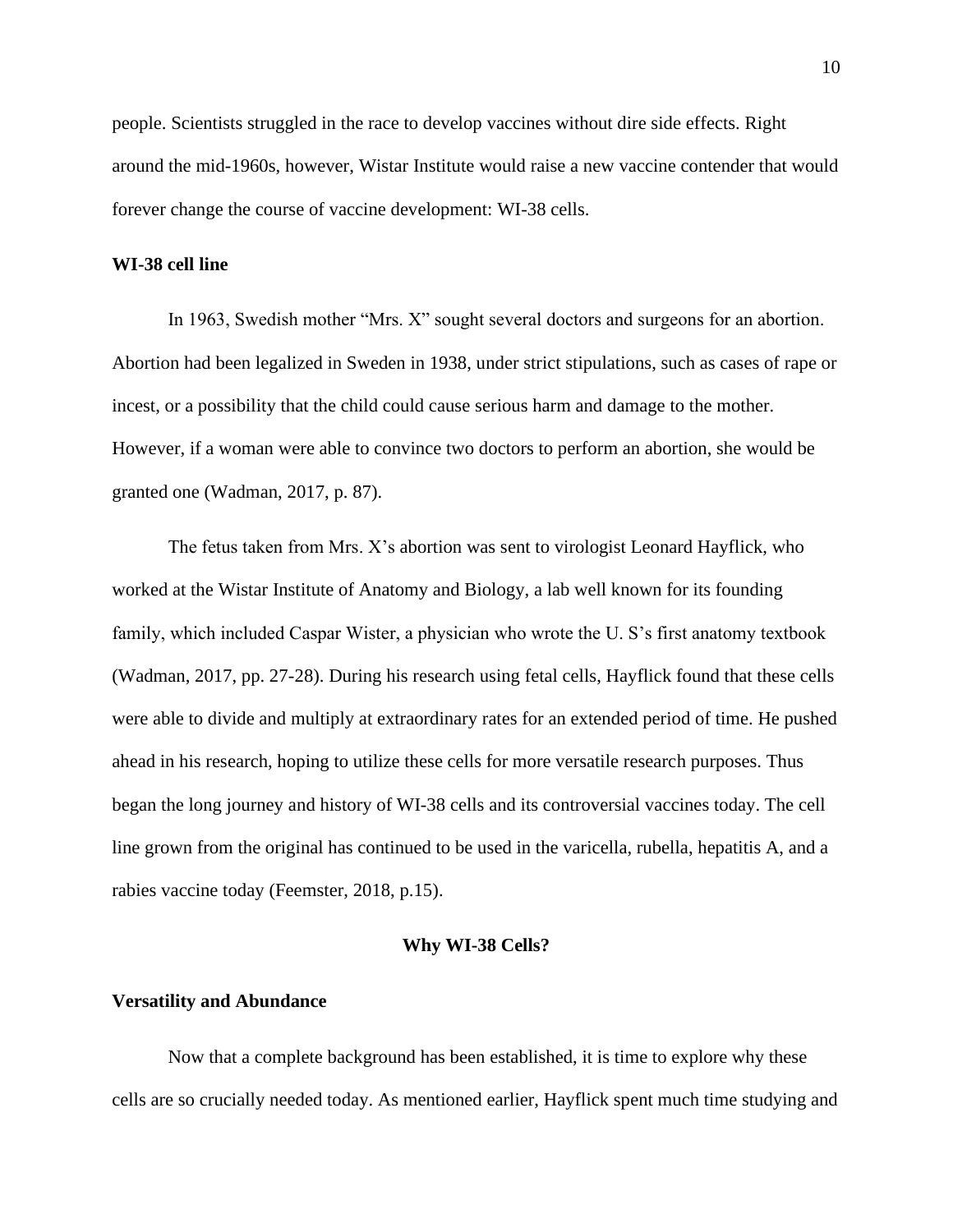perfecting his usage of the WI-38 cell line. Beginning with just a small amount of WI-38 cells, Hayflick discovered he could fill one beaker, then two, four, sixteen! The cells seemed to be dividing at an almost infinite rate, able to produce trillions of cells from one single fetus – an astonishing feat that no other cell – even adult humans – could possibly achieve.

After recording this amazing feat, Hayflick sought a way to preserve these cells. He transferred these cells to small bottles, placing them in a freezer for preservation. When he later retrieved and thawed the cells in the following weeks and months, he was astounded that the cells continued to multiply at the same rate. In fact, WI-38 cells are still in use and multiply to this very day, almost sixty years later. WI-38's exponential growth proves it to be incredibly versatile in its usage. According to Hayflick, just the floor of a pint-sized bottle containing about ten million cells in population could produce  $10^{22}$ , ten sextillion, cells after they'd split fifty times. With only a pint of these cells at 14.2 billion cells an ounce, the cells could amount twenty-two million tons of cells (Wadman, 2017, p. 89).

Although this is only a theoretical maximum, requiring extreme care of the cells to attempt to replicate Hayflick's calculation, this is still an unbelievable number – one impossible to comprehend. For vaccine rates, especially, this number opens the doorway for innumerable possibilities. Meredith Wadman (2017) writes, "One way to think about it is this: the freshly harvested W1-38 cells covering the floor of just one of Hayflick's pint-size Blake bottles, expanded until they have doubled roughly twenty times, would produce 87,000 times more vaccine than is made by a typical vaccine-making company, setting out today to make one year's worth of a typical childhood vaccine that will ship to more than forty countries" (p. 89). The sheer number of cells that one fetal cell would be able to support the production of vaccines for millions of people for decades (Wadman, 2017, p. 89).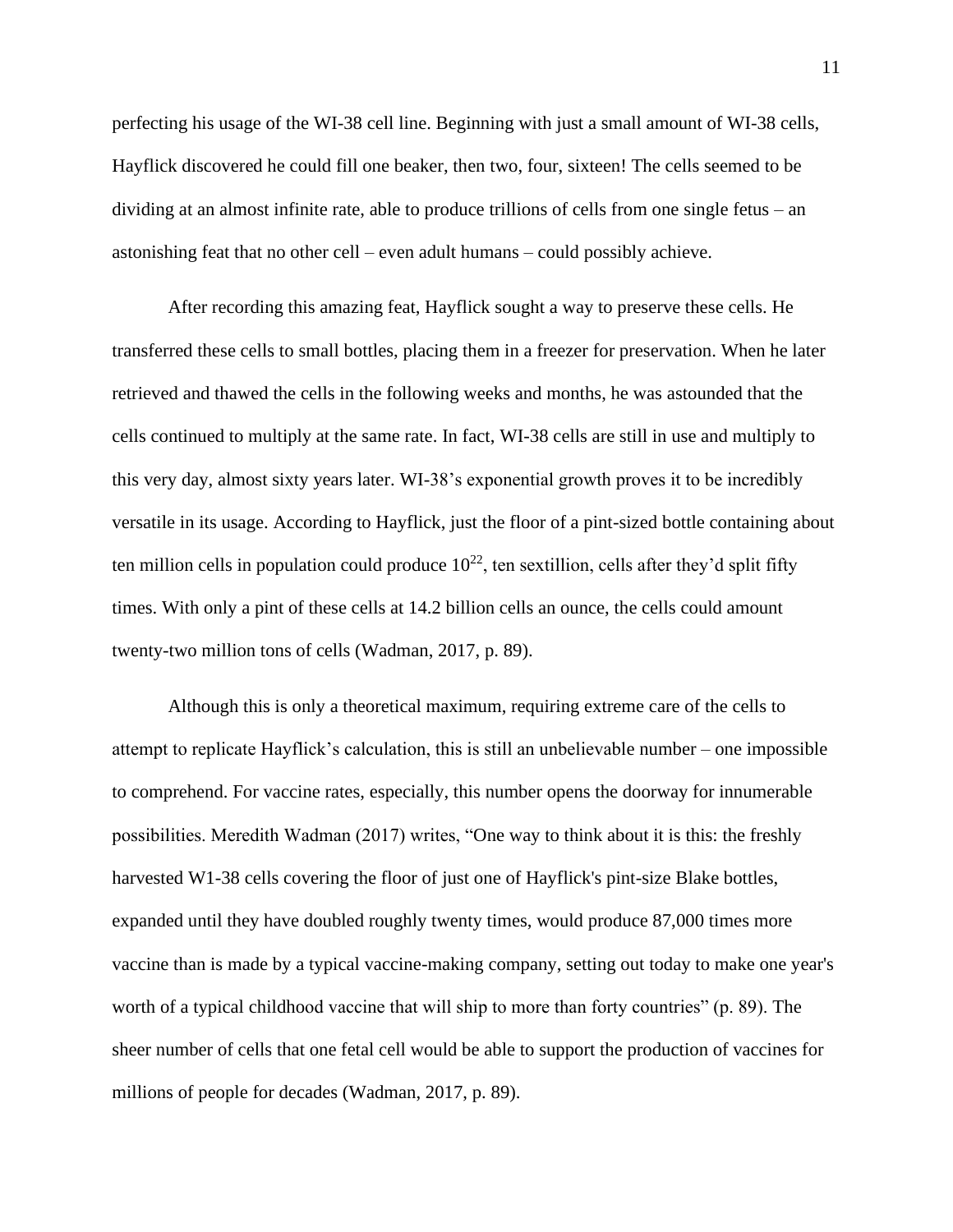Compared to the other methods of producing vaccines, such as monkey kidney cells or liquified rabbit brains, fetal cells are the most abundant. Just one cell line allows millions of vaccines to be produced – not just for a single generation – but for generations on. These frozen cells still divide and reproduce at the same rate when thawed. They could also be shipped to thousands of scientists for hundreds of purposes, allowing many possibilities for the health research field. The usage of this cell line is much more common than anyone could have ever imagined, and the benefits that these cells have offered to society are incredible.

Using this cell line also eliminates the overuse of other outside sources. When developing the first polio vaccine, for example, monkey kidneys were used. Hundreds of thousands of rhesus monkeys were imported annually from Asia, where their organs were harvested and used for research. In 1955, it was recorded that two hundred thousand rhesus monkeys imported for research purposes, with Salk's lab reporting to have used about 50 monkeys weekly (Bookchin & Schumacher, 2004, p. 33). This only shows the minimum demand for rhesus monkeys. These monkeys were in such high demand that they were considered endangered at one point. Even with such high numbers, the kidney cells might not have even produced the hoped-for amount for general public distribution. But by using just one cell line, research has lasted for sixty years, reducing the thousands of animals needed for vaccine development.

WI-38 cells also serve as a better growth medium for vaccines because they are, of course, human cells. These cells react the same way normal human cells do, mimicking natural infection and providing a healthy environment for the virus to grow in. This method allows scientists to identify potential dangers in virus growth, eliminating any potential harms lurking in animal cells. According to Hayflick, Plotkin, and other researchers who worked with the WI-38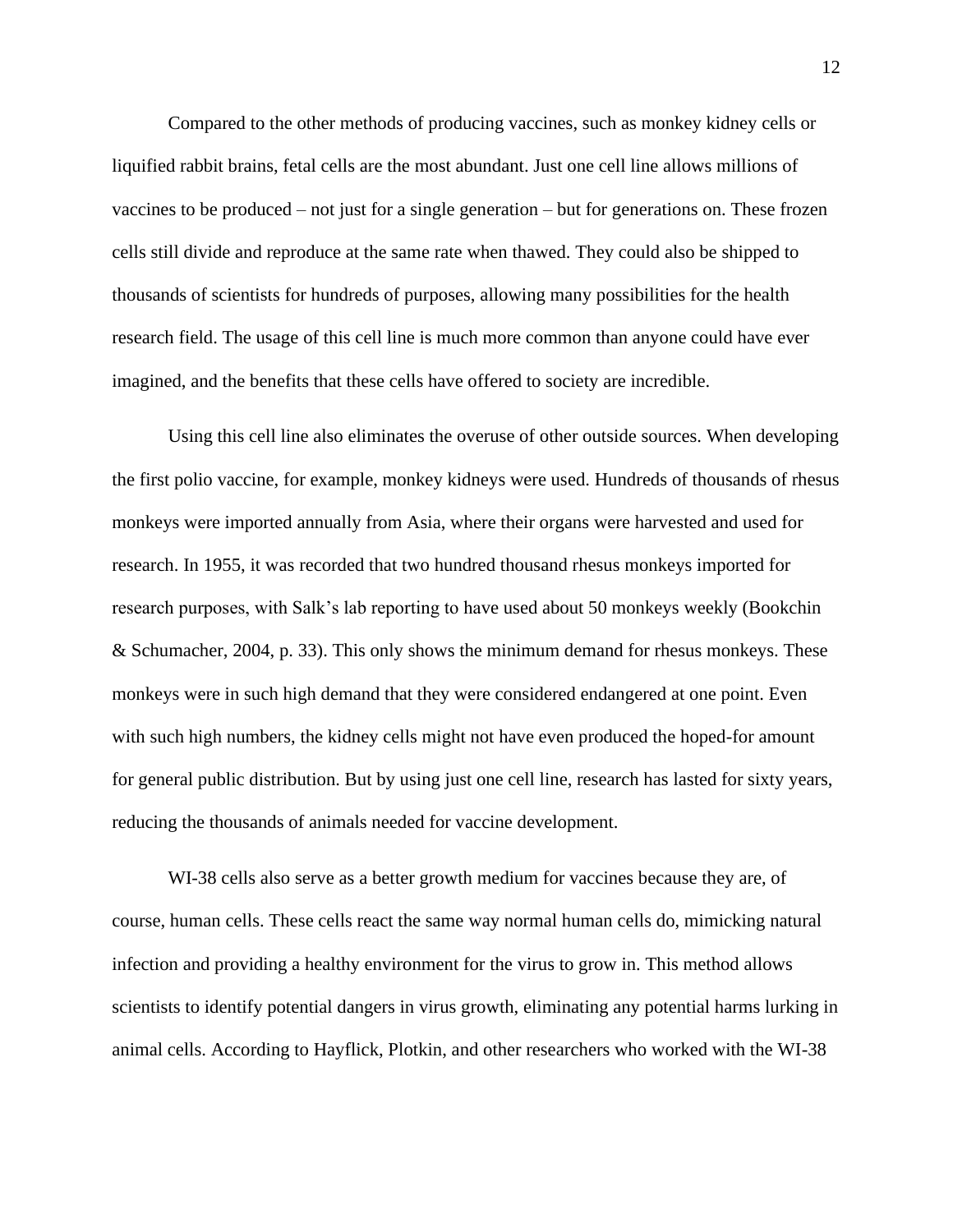cell line, "The human diploid cell strains have also been shown to support the growth of almost all human viruses so far tested […]" (Hayflick et. al, 1961).

WI-38 cells are an abundant resource that science has utilized. Without these cells, the vaccine field would have continued to struggle finding proper sources to develop these vaccines, endangering millions of children each year. With an almost infinite supply, this single cell line has and can save lives for years to come. Being incredibly diverse in their purposes, WI-38 cells fill the empty void of vaccine development, further proving their necessity in epidemiology.

#### **Safety**

Now the most important aspect that must be studied when comparing the WI-38 cell lines: safety. Today, there is a long process before a vaccine can be approved for standard use. The FDA must first approve of the vaccine, then the vaccine is sent to be developed and tested on animals in labs. Once deemed safe, the testing then moves onto clinical trials on volunteers that the FDA also regulates and monitors. Finally, if the vaccine is licensed, they are monitored after distribution for any additional side effects (FDA, 2011).

However, this was not the case when the virology field was first expanding – there were few regulations in place, and whatever rules there were overlooked for the sake of the vaccine production speed and quantity. People were desperate for protection against deadly disease, and this desperation caused a serious oversight in safety protocols. This can be seen in the Cutter's incident, which occurred soon after Jonas Salk released his polio vaccine. Cutter's manufacturers grievously bypassed the steps to ensure polio was completely inactive before distribution.

The struggle with vaccines was mainly centered on the incorrect use of dangerous animal cells and growth mediums. The problems began with the use of formaldehyde. Salk had begun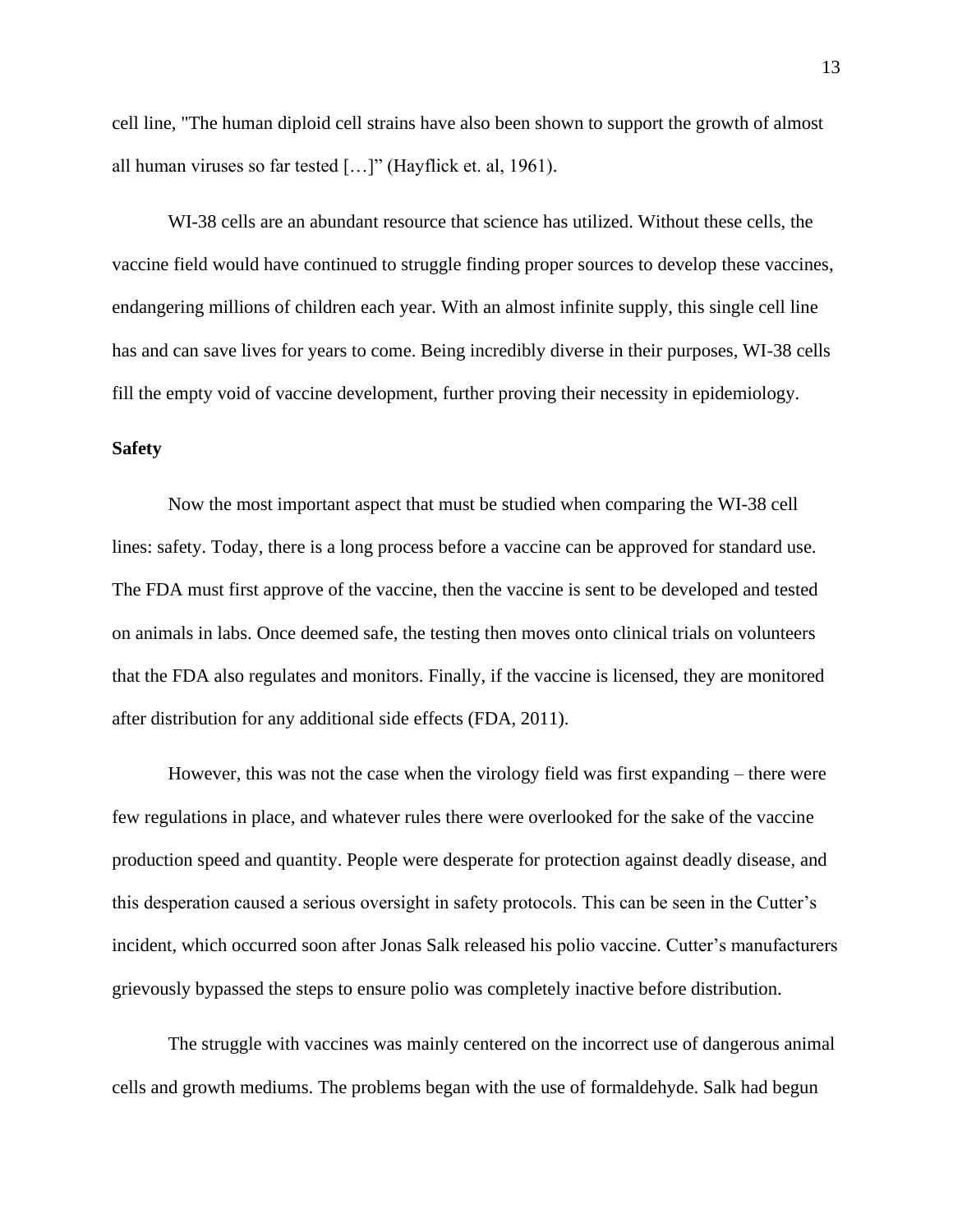his vaccine journey by discovering the virus could be deactivated by this pungent chemical, yet it proved to be less effective than he and other scientists had originally thought. This discovery caused hundreds of vaccine batches to be contaminated and therefore dangerous to distribute. Hundreds of Americans were infected with poliovirus, and thousands more were exposed.

Secondly, problems surrounded the host that was used. Debbie Bookchin in her book "The Virus and the Vaccine" covers the story of the polio vaccine disaster. As established earlier, monkey kidney cells caused near extinction of rhesus monkeys that were imported annually from Asia; however, there was a more serious problem overlooked in the usage of those kidneys. Rhesus monkeys were known to be aggressive and had a temperament. In 1938, bacteriologist William Brebner was bitten by a rhesus and experienced paralysis, first from his legs, then his upper body. He passed away seventeen days after the initial bite, choking to death (Bookchin & Schumacher, 2004, p. 33). Other researchers, after being scratched or bitten, also developed paralysis in their limbs, and eventually the death toll was accounted to was twentythree (Hayflick, 1972).

Kidneys are a major component of the urinary system, cleansing and balancing the endocrine system. Their function is to clean and dispose of bodily waste, filtering salt, potassium, and other excessive minerals to balance their concentration in the body (NIDDK, n.d.). This makes kidneys a breeding ground for bacteria and other pathogens that pose potential dangers to the human body. By 1953, most scientists had begun using monkey kidneys almost exclusively for vaccine development research. While it might seem like careful thought was put into what should be used to grow these vaccines, the only reason, it seems, that kidneys were used in the first place was because they were accessible from dissection cuts and very easily removed from the body (Bookchin & Schumacher, 2004, p. 30).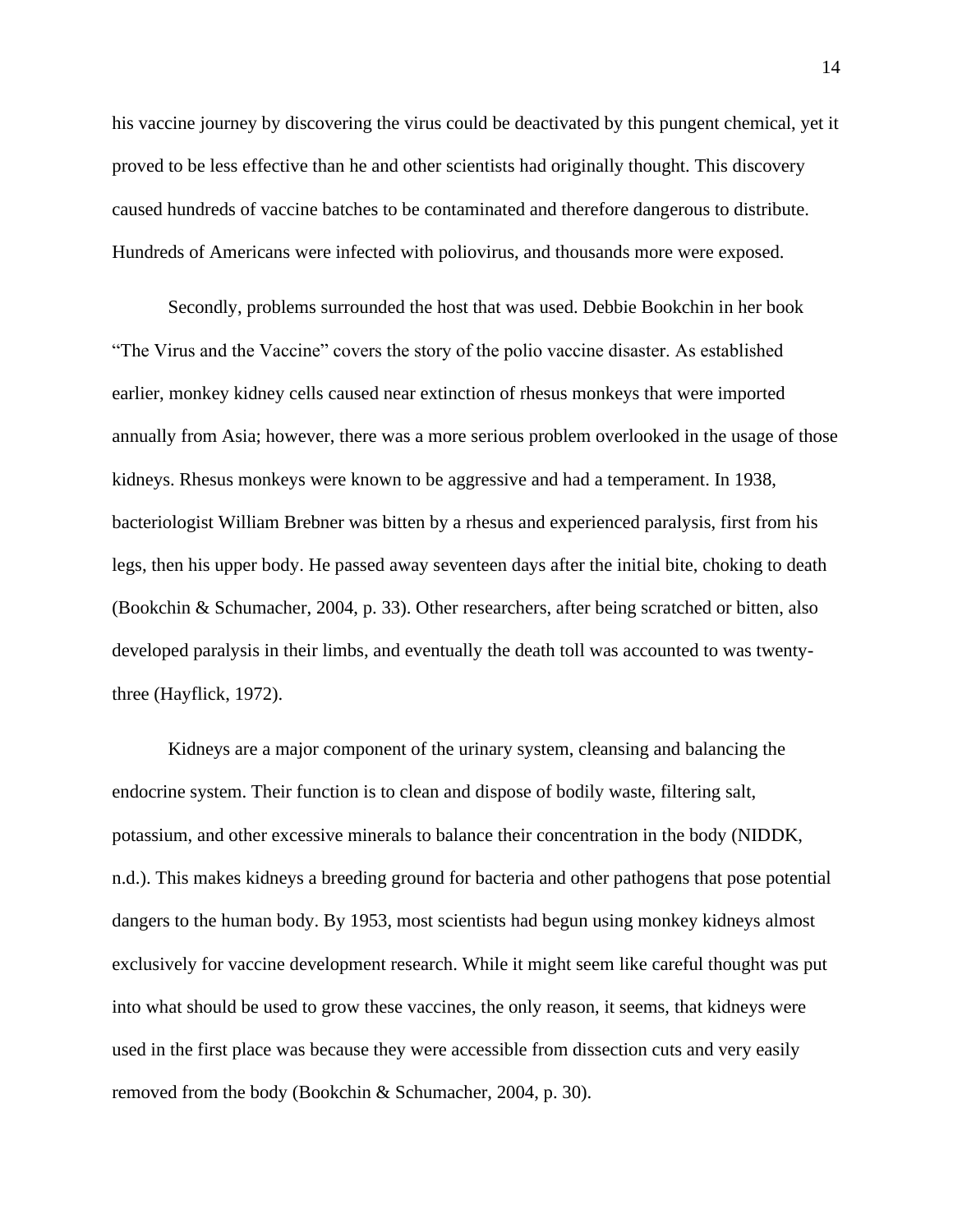It was discovered that these monkey kidneys were infected with Simian virus (SV-40), a virus that caused a cytopathic effect (CPE) within its host cells. CPE causes a change in cell structure, enlarging or causing vacuole effects, warping the cells from their original form. CPE infection also causes genetic and physiological changes, leading to harmful altercations within the host cell (Albrecht et. al, 1996). In lab samples, instead of growing smoothly on beaker and test tube walls, infected cells would clump up or splay thin streaks on the sides of the container. Live polio virus was able to hide within the clumped cells and avoid formaldehyde deactivation.

Scientists were less than concerned about this strange animal virus, christened virus B. However, despite their confidence in formaldehyde, SV-40 continued to be a harmful aspect of the monkey kidney cells. Scientists soon discovered that SV-40 was an oncogenic DNA virus, meaning that it had a possibility of causing cancer in its host cells. According to research, SV-40 infects both animals and humans, and is today specifically associated with primary brain and bone cancers, and lymphoma (Vilchez and Butel, 2004).

The rubella virus vaccine fared no better. Both Merck's duck vaccine, labeled HPV-77, and Roxanne's vaccine presented similar problems, though not as dire as Salk's polio vaccine. After an initial trial, it was reported that the 57% of women who received the vaccine developed rashes and suffered joint pain and swelling in their fingers, ankles, toes, wrists, and knees, two of which were in so much pain they were given steroids. Live rubella virus was found in fluid gathered from one volunteer's knee. Roxanne's vaccine produced similar concerns, with 56% of the volunteers' joints either swelling or causing pain. Plotkin's vaccine, on the other hand, displayed none of these side effects. For his test trial, he vaccinated sixty-one student nurses in Philadelphia hospitals, and none of them developed any of the side effects that Merck's and Roxanne's vaccines did (Wadman, 2017, p. 232). Merck's vaccines were dropped from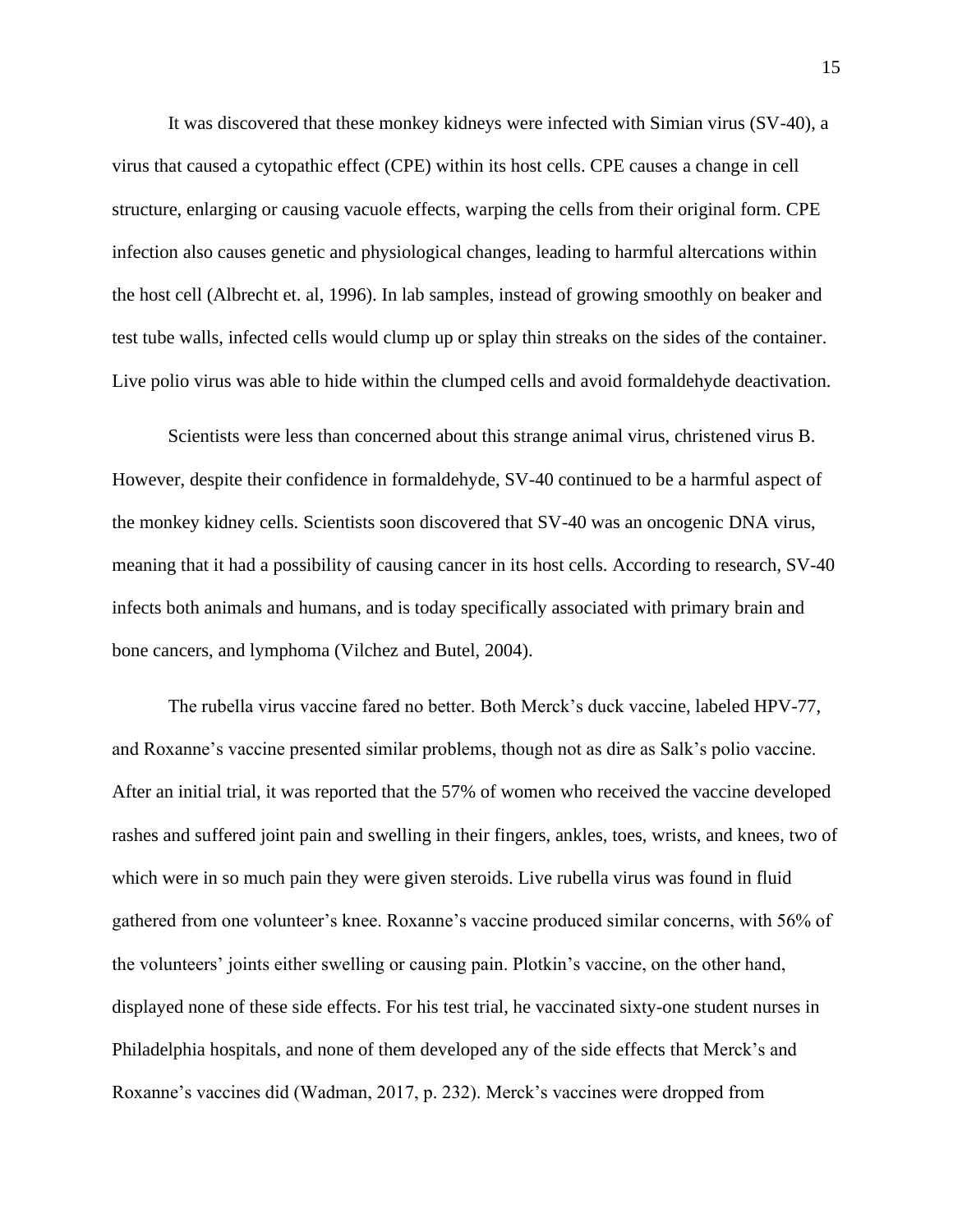production, and Merck later turned to using Plotkin's rubella vaccine, using WI-38 cells to manufacture rubella vaccines to this very day.

Compared to the usage of animal cells, WI-38 cells had almost no complications at all. These cells were less passaged than the originals, and offered more possibilities in developing safe vaccines. According to Hayflick, Plotkin, Koprowski, and other researchers developing early vaccines, the cell line showed no signs of infection or irregularities for virus growth, unlike the monkey kidney cells used for polio (Hayflick et. al, 1961). The WI-38 cell line supported and was able to replicate human infection, while being able to avoid the safety hazards of using animal cells.

#### **The Case Against WI-38 Cells**

Vaccines made from the WI-38 cell line continue to be a source of controversy to this very day. There are many who object to these vaccines because they are developed from aborted fetal cells, insisting that there are alternatives to the research surrounding the vaccine development. Common arguments stem from the possibility of other methods of growth mediums, such as duck embryos and egg whites, which are commonly used in annual flu shots. After all, since there are so many different types of vaccines, surely there must be an alternative to using this cell line. However, one has to consider virus variation – each causes different responses in the human body. Each pathogen behaves differently; therefore, a separate approach must be taken to combat it. Kristen Feemster (2018) puts it best when she writes, "The ultimate goal is to produce antibodies that are specific to the pathogen but will not attack healthy cells in the body. These antibodies also need to target the right parts of the pathogen […]" (pp. 9-10). For example, a flu shot is developed differently from a rabies vaccine because of the different effects each virus triggers in the human body. Growth sources are extremely important when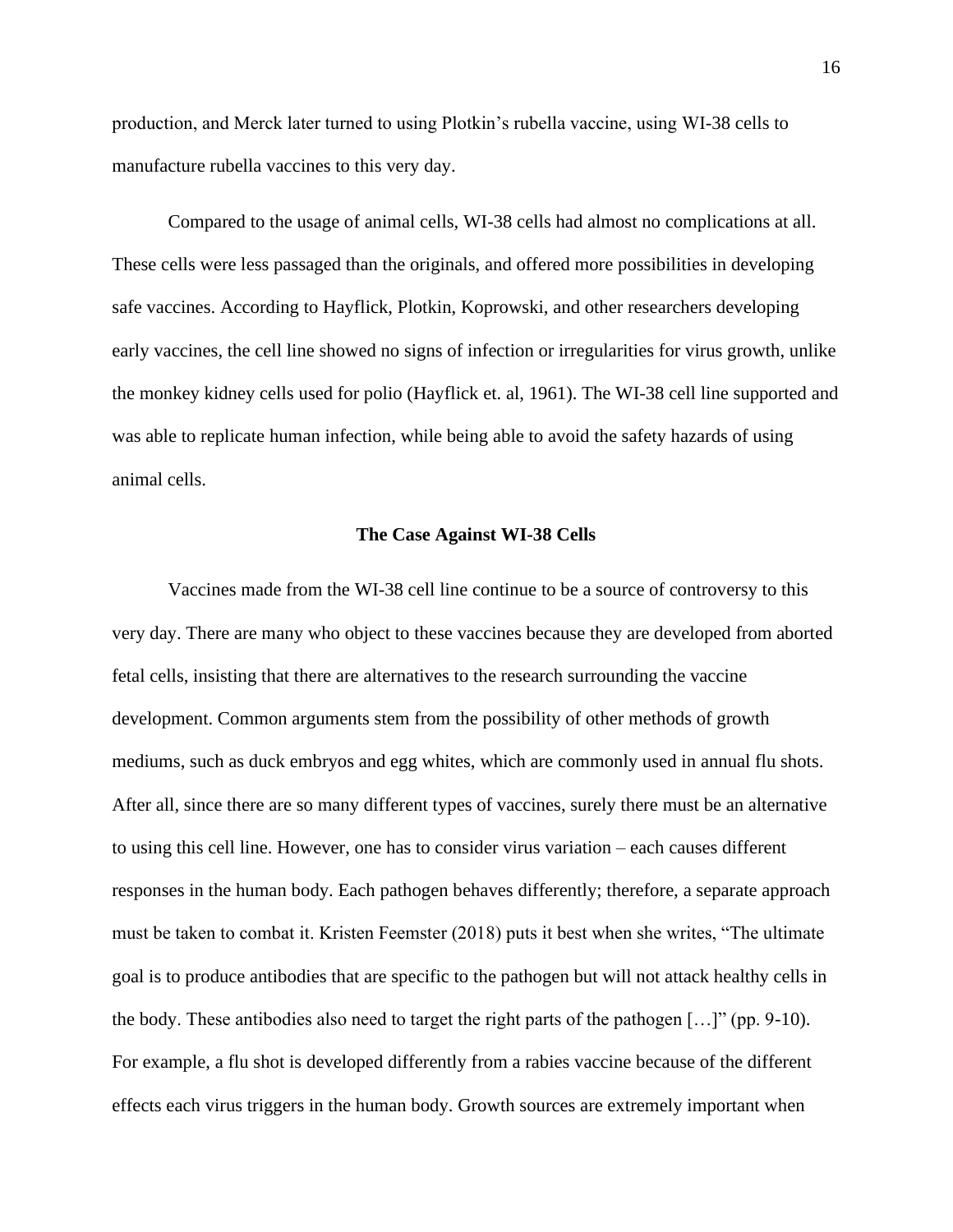developing vaccines that are safe and usable for the human body, especially if the materials used are foreign to the human body. Usage of animal cells raises potential concerns about lurking unknown pathogens, such as can be seen in the case of virus SV-40.

Another point to keep in mind is that the usage of fetal cells contributes to a solid foundation for virology. Because WI-38 cells are human cells, infection can be mimicked perfectly, giving scientists the opportunity to study and produce research that otherwise cannot be found using animal cells. Even using adult human cells can be risky, as there are bacteria and viruses that pose a threat to young children and infants who are given these vaccines. Using fetal cells provides a safer option for research to be conducted, as scientists can use knowledge related directly to a human's reaction to a pending vaccine.

Finally, let's address the topic of abortion. The basis of vaccine controversies centers on the argument that babies were aborted for the vaccines. People refuse to be injected with the cells of a fetus. I first want to point out that I believe that abortion is unbiblical and unethical. Abortion is a murder of an innocent human being, one that has not been given a chance at life, a chance that has been granted by God. Abortion procedures themselves are truly horrific, and this paper was not written for the purpose of supporting this act. I truly believe that God has created every human being in His image, for a purpose on this earth. Abortion is an act of taking a life prematurely, an atrocity that causes many to feel convicted about taking the vaccines that were developed, or researched with the WI-38 cells.

Mrs. X sought an abortion not for the purposes of research, nor was she involved in its research usage. WI-38 cells were harvested and used by the scientists themselves, who then utilized the cell line for research purposes. In addition, the cells used today are extremely distant from the original fetus. These cells have been preserved and grown in labs, far away from the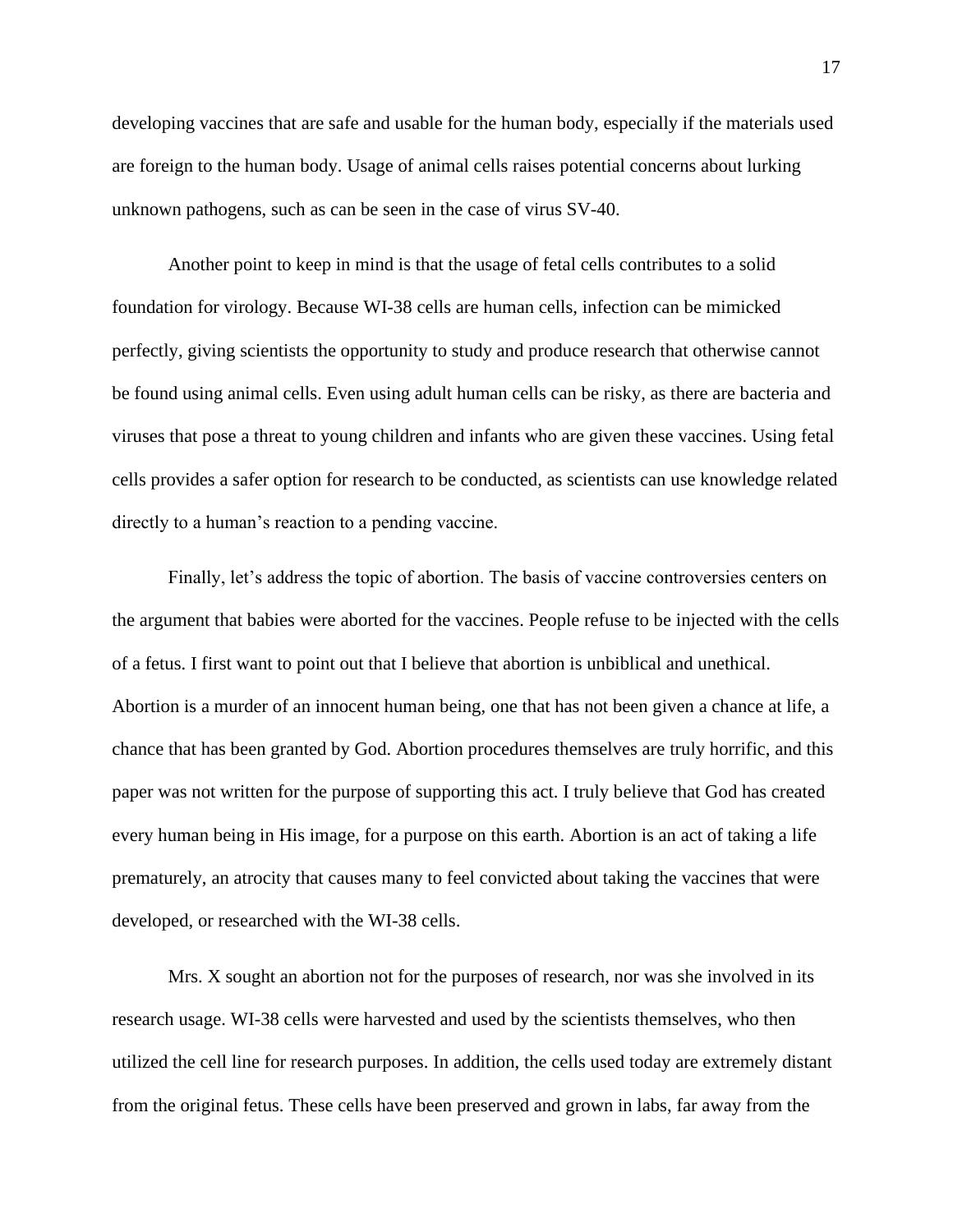original abortion procedure. The cell lines themselves do not contain direct links to the original fetus, being thousands of generations away from the originals. In addition, the vaccines themselves do not contain the cells. They were a tool used in the development. Viruses were grown within the cells, and the infection kills the host cells. The infected cells are then filtered and processed so only the deactivated virus remains in the vaccine, which contains only minimal DNA residue.

Again, these cells are resource that science has utilized, used in labs to find ways to improve human health. Over the course of sixty years, this one cell line has saved millions. Because of the WI-38 cells, parents can live without the looming fear of diseases that threaten children's lives. Taking the vaccine is not participating in this act of sin – an event that occurred over sixty years ago. If each individual was vaccinated and protected from deadly disease, it would allow a dramatic increase in society's overall health.

The presence of these cells cannot be completely removed from society. Usage of the WI-38 cell line is more common than many might realize. Today, Tylenol, tums, and other common medicine has been tested and developed on fetal cells. The truth is that the use of fetal cells is very much ubiquitous, integrated into society in more ways than we might imagine. It would be difficult to completely remove the presence of these cells. They have been an integral part of society, sitting in our pantries and stocked at drug stores, groceries, Costco – lying in aisles we frequently pass by. Simply put, the usage of WI-38 cells is much more widespread – these cells are far removed from the original cells, and have continued to be used in life-saving vaccines.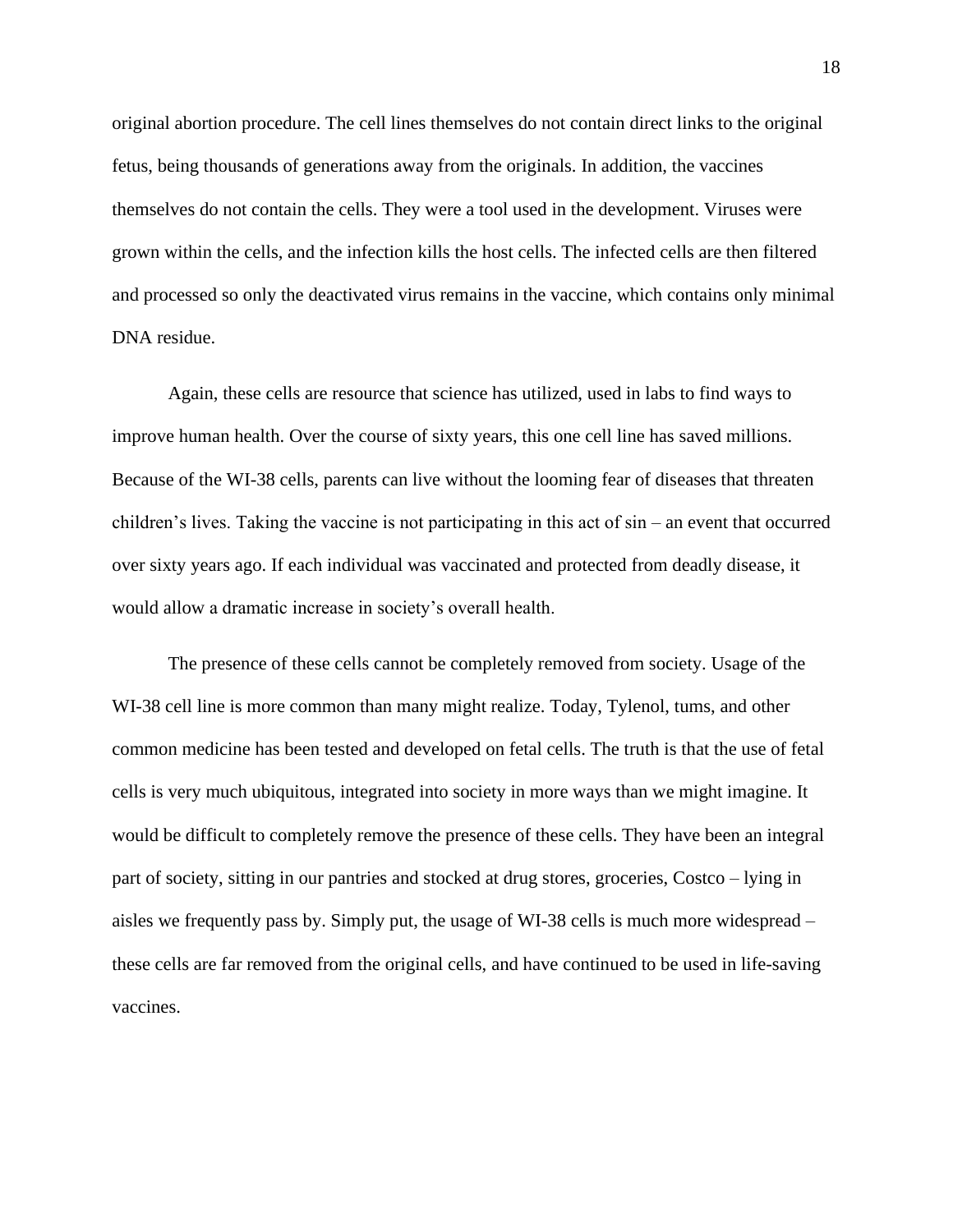#### **Conclusion**

Throughout history, sickness and disease have ravaged families and robbed them of their loved ones. But with the development of vaccines, millions of lives have been saved – countless families have been saved from the heartbreak and hardship of burying a family member. WI-38 cells have become a basis of vaccine research for human disease. Their versatility and abundance offer endless possibilities for research and studies, and because they are human cells, they provide a solid foundation for scientists to study and determine solutions to diseases. The cell line's use has continued to develop vaccines that have been administered to children and adults to this very day, with its amazing ability to continuously multiply even after sixty years. Secondly, WI-38 cells are able to cultivate samples that are free from dangerous pathogens lurking in animal cells. The safety that WI-38 cells offer cannot be overlooked.

Today, polio has been eradicated from the United States, the last known case directly originating from the U.S in 1979 (CDC, 2022). Rubella also has virtually disappeared from American shores, with surfacing cases related to only foreign parents. Today, Merck company is in charge of producing the MMR (measles, mumps, and rubella) vaccine, which is given in two doses to infants and young children (CDC, 2022). According to Meredith Wadman (2017), Merck received their current ampule of WI-38 cells in 2008, adding the last time they needed an ampule was 1995 (p. 347). WI-38 cells are still being used to produce the MMR vaccine, as well as the varicella (chickenpox), which is made by Merck as well, hepatitis A, and a rabies vaccine.

The WI-38 cell line has been a center of controversy ever since it was established. However, when one delves deeper into the research and history behind these cells, it is realized that these cells are needed in the development of life-saving vaccines. These vaccines developed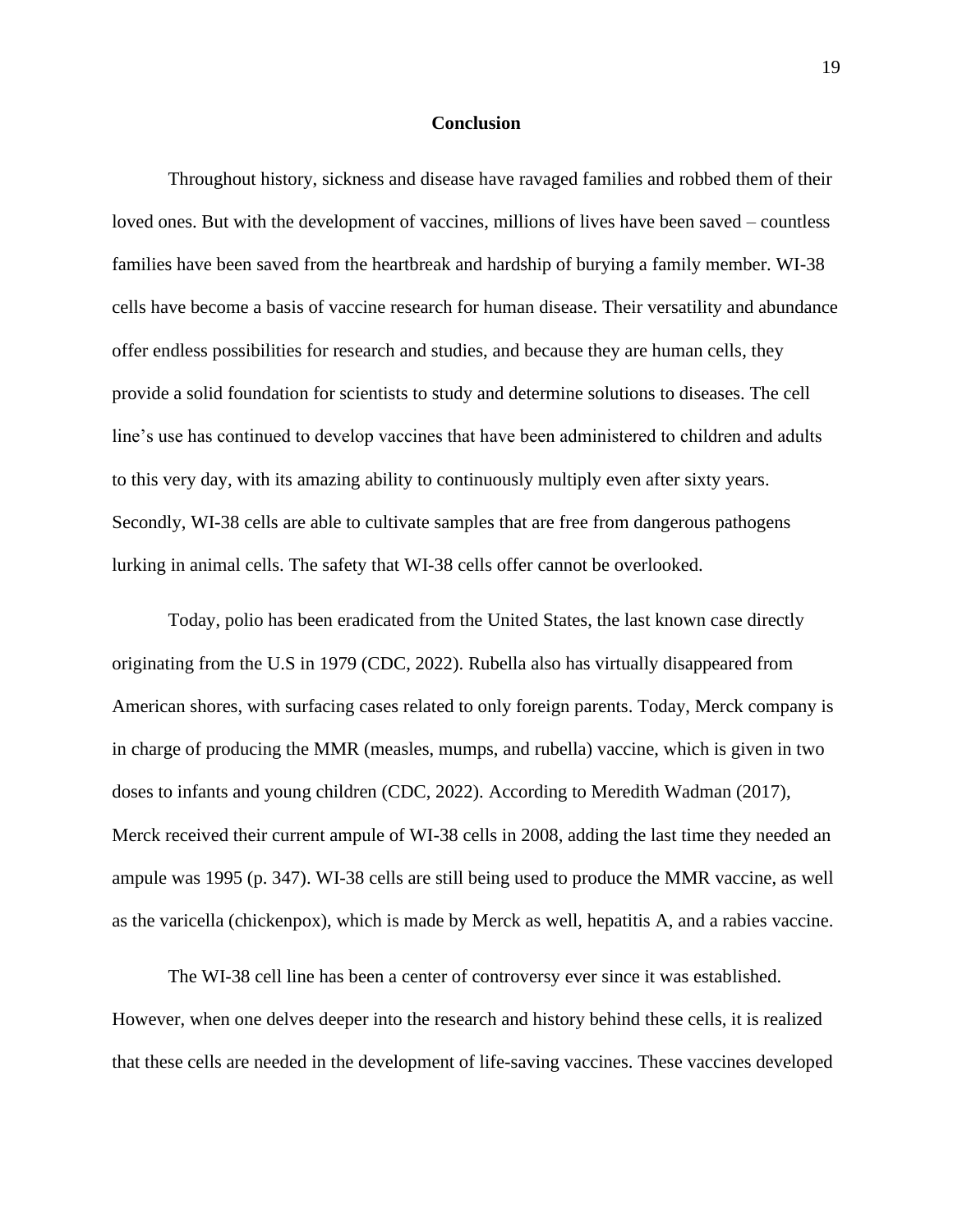from these cells have saved and ensured millions of children's lives for the past sixty years, and will continue being a life-saving source to years to come.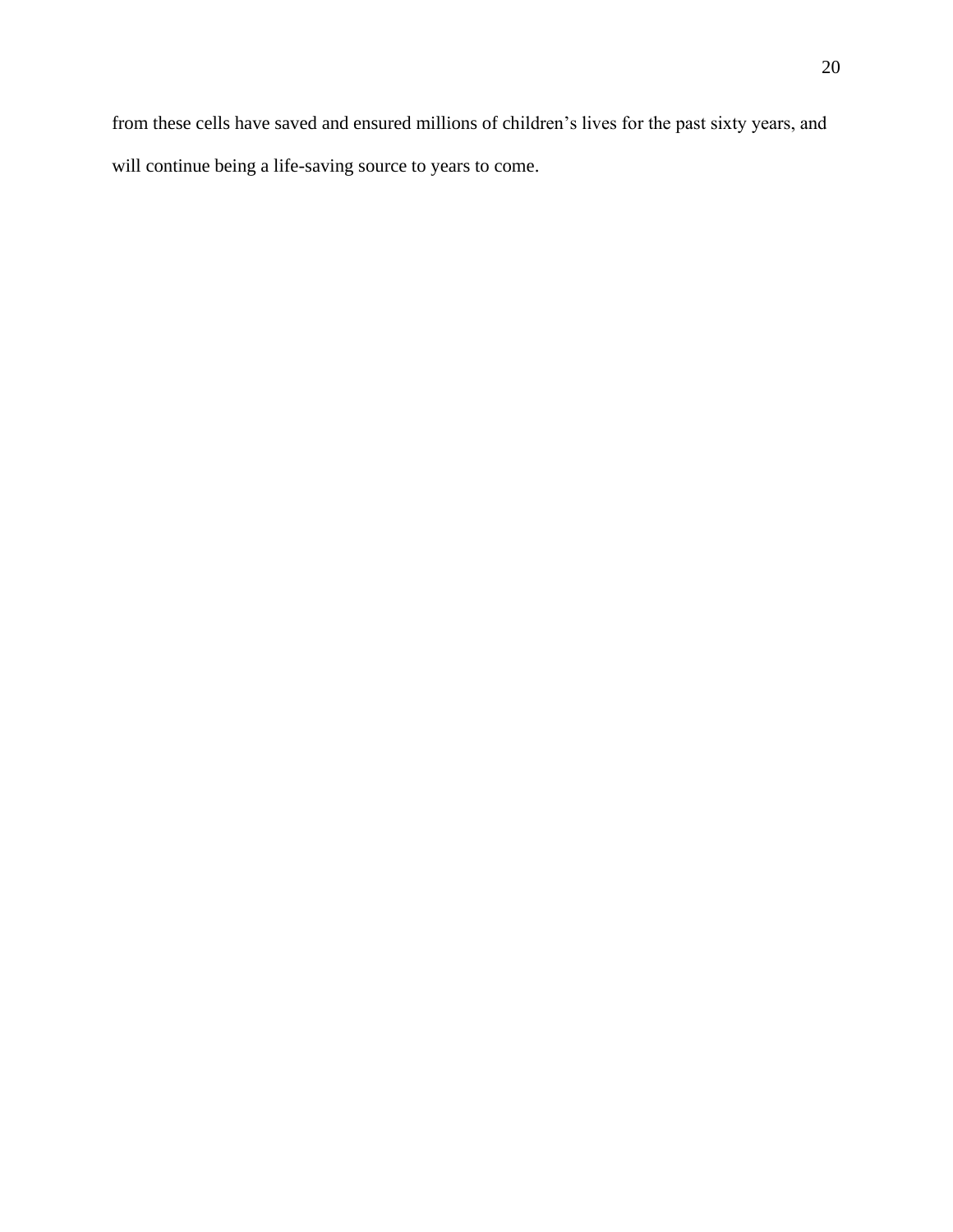#### **Works Cited**

- Albrecht, T., Fons, M., Boldogh, I., & Rabson, A. S. (1996). Effects on Cells. In S. Baron (Ed.), *Medical Microbiology* (4th ed.). University of Texas Medical Branch at Galveston. <http://www.ncbi.nlm.nih.gov/books/NBK7979/>
- Allen, A. (2007). *Vaccine: The Controversial Story of Medicine's Greatest Lifesaver*. W.W. Norton & Company, Inc.
- Bookchin, D., & Schumacher, J. (2004). *The Virus and the Vaccine: The True Story of a Cancer-Causing Monkey Virus, Contaminated Polio Vaccine, and the Millions of American Exposed*. St. Martin's Press.
- CDC. (2021, October 20). *Polio Elimination in the United States*. Centers for Disease Control and Prevention.<https://www.cdc.gov/polio/what-is-polio/polio-us.html>
- CDC. (2022a, February 17). *Immunization Schedules for 18 & Younger*. Centers for Disease Control and Prevention. [https://www.cdc.gov/vaccines/schedules/hcp/imz/child](https://www.cdc.gov/vaccines/schedules/hcp/imz/child-adolescent.html)[adolescent.html](https://www.cdc.gov/vaccines/schedules/hcp/imz/child-adolescent.html)
- CDC. (2022b, March 9). *Rubella Vaccination | CDC*. <https://www.cdc.gov/rubella/vaccination.html>
- Encyclopedia Britannica. (n.d.). *Black Death | Definition, Cause, Symptoms, Effects, Death Toll, & Facts | Britannica*. Retrieved April 5, 2022, from <https://www.britannica.com/event/Black-Death>
- Families, I. of M. (US) C. on P. and E.-L. C. for C. and T., Field, M. J., & Behrman, R. E. (2003). Patterns of Childhood Death in America. In *When Children Die: Improving*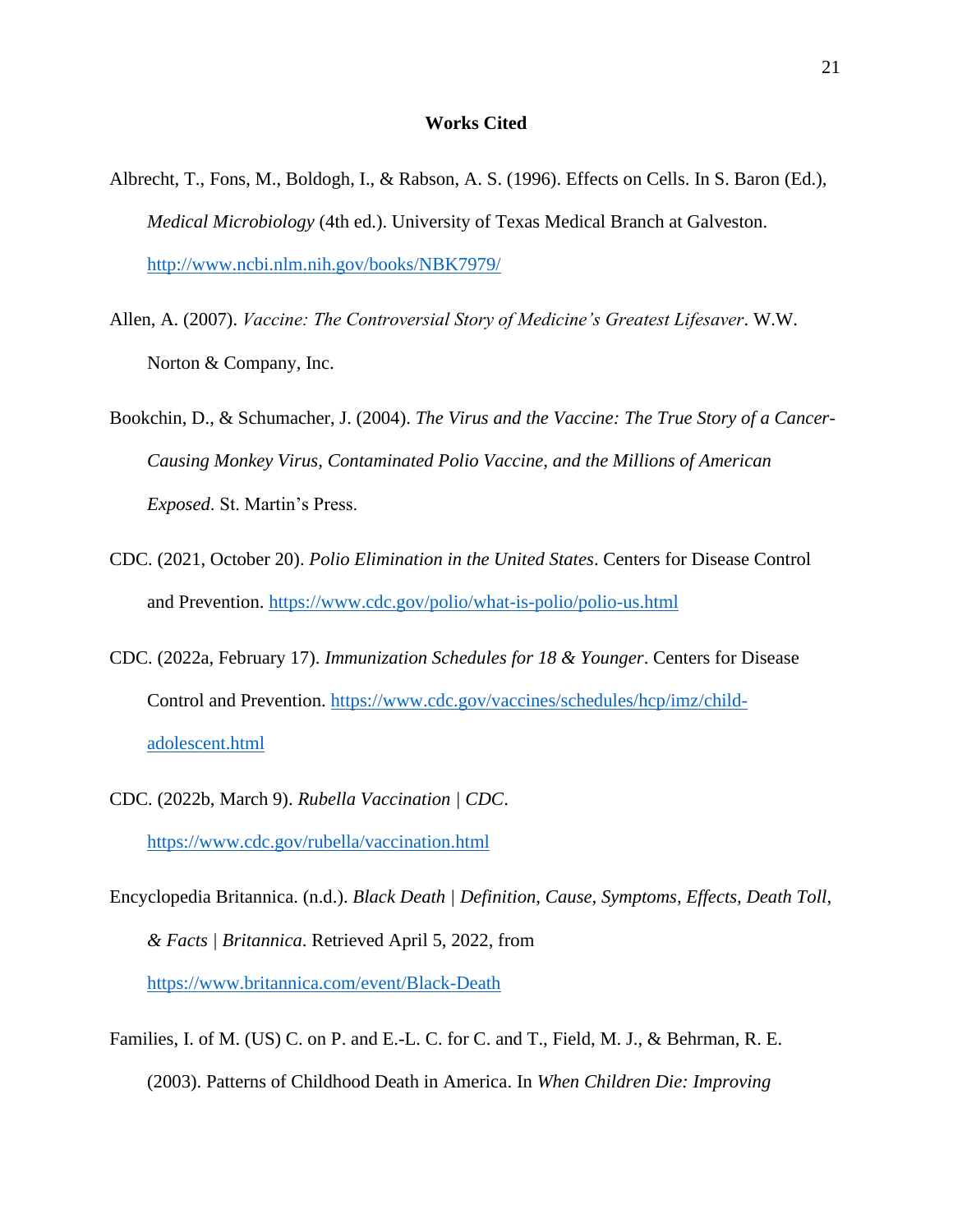*Palliative and End-of-Life Care for Children and Their Families*. National Academies Press (US).<https://www.ncbi.nlm.nih.gov/books/NBK220806/>

FDA. (2011). *Ensuring the Safety of Vaccines in the United States*. 2.

- Feemster, K. (2018). *Vaccines: What Everyone Needs to Know*. Oxford University Press.
- Haelle, T. (2018). *Vaccination Investigation: The History and Science of Vaccines*. Twenty-First Century Books.
- Hayflick, L. (1972). Human Virus Vaccines: Why Monkey Cells? *Science*, *176*(4036), 813–814. <https://doi.org/10.1126/science.176.4036.813>
- Hayflick, L., Plotkin, S. A., Norton, T. W., & Koprowski, H. (1962). Preparation of Poliovirus Vaccines in a Human Fetal Diploid Cell Strain. *American Journal of Epidemiology*, *75*(2), 240–258.<https://doi.org/10.1093/oxfordjournals.aje.a120247>
- *History of Polio ( Poliomyelitis ) | History of Vaccines*. (2018, January 25). <https://www.historyofvaccines.org/index.php/content/articles/history-polio-poliomyelitis>
- Horstmann, D. M., Liebhaber, H., Rosenberg, D. M., & Halstead, S. B. (1970). Rubella: Reinfection in Vaccines and Natural Immunes Exposed in an Epidemic. *Pediatric Research*, *4*(6), 514–515.<https://doi.org/10.1203/00006450-197011000-00010>

*Human Virus Vaccines: Why Monkey Cells?* (n.d.).<https://doi.org/10.1126/science.176.4036.813>

Marshall, G. S. (2019). Vaccine Hesitancy, History, and Human Nature: The 2018 Stanley A. Plotkin Lecture. *Journal of the Pediatric Infectious Diseases Society*, *8*(1), 1–8. <https://doi.org/10.1093/jpids/piy082>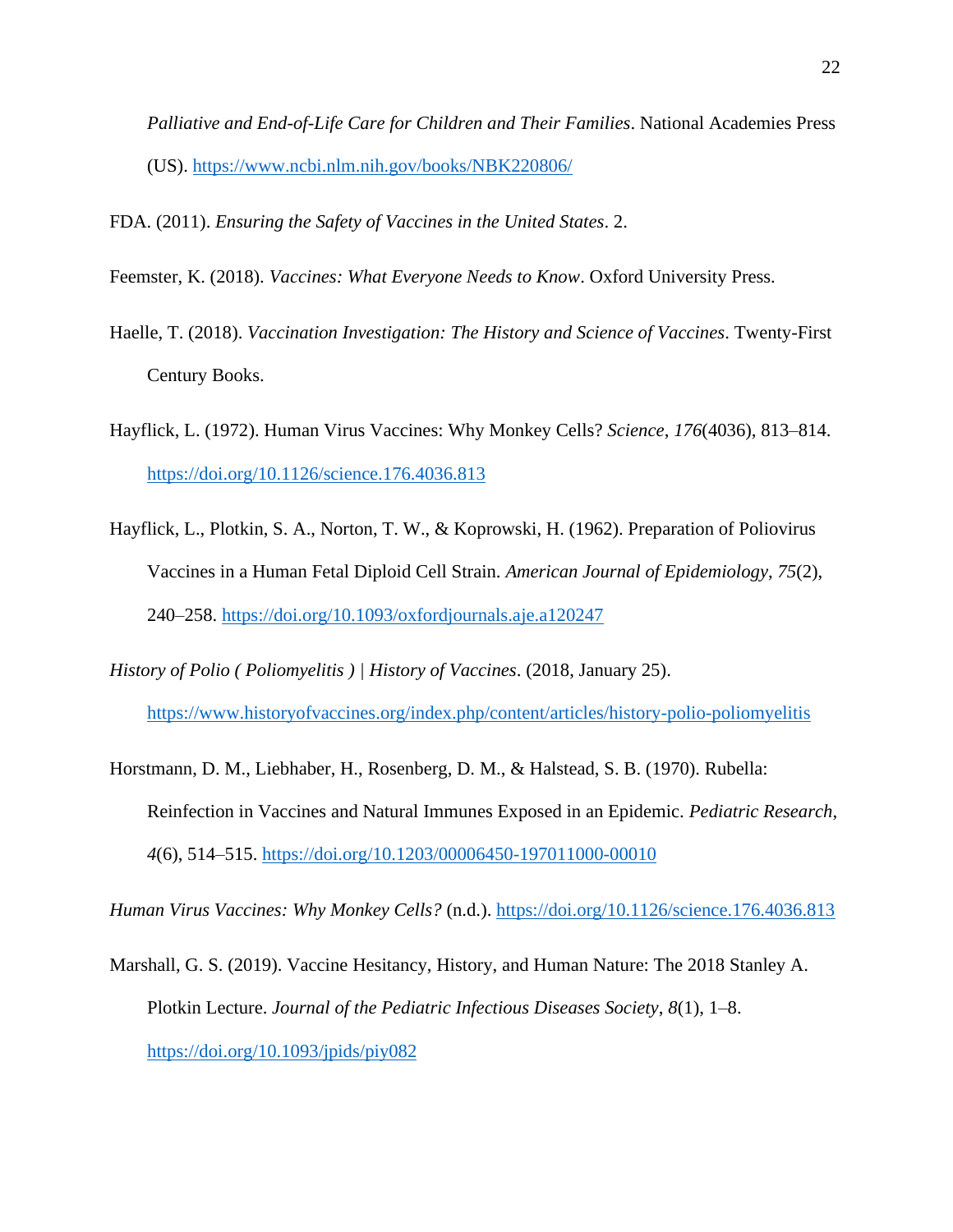- Meissner, H. C., & Plotkin, S. A. (2021). The Facts About Vaccine Safety. *Clinical Infectious Diseases*, *72*(2), 309–310.<https://doi.org/10.1093/cid/ciaa697>
- Mole, B. (2016). *Hospital staff must swear off Tylenol, Tums to get religious vaccine exemption | Ars Technica*. [https://arstechnica.com/science/2021/09/hospital-staff-must-swear-off](https://arstechnica.com/science/2021/09/hospital-staff-must-swear-off-tylenol-tums-to-get-religious-vaccine-exemption/)[tylenol-tums-to-get-religious-vaccine-exemption/](https://arstechnica.com/science/2021/09/hospital-staff-must-swear-off-tylenol-tums-to-get-religious-vaccine-exemption/)
- Offit, P. A. (2005). *The Cutter Incident: How America's First Polio Vaccine Led to the Growing Vaccine Crisis.* Yale University Press.
- Olshansky, S. J., Hayflick, L. (2017). The Role of the WI-38 Cell Strain in Saving Lives and Reducing Morbidity. *AIMS Public Health*, *4*(2), 127–138. <https://doi.org/10.3934/publichealth.2017.2.127>
- O'Neill, A. (2021, March 19). *United States: Child mortality rate 1800-2020*. Statista. <https://www.statista.com/statistics/1041693/united-states-all-time-child-mortality-rate/>

Oshinsky, D. M. (2005). *Polio: An American Story*. Oxford University Press.

- Peset, J. L. (2015). Plagues and Diseases in History. *International Encyclopedia of the Social & Behavioral Sciences*, 174–179.<https://doi.org/10.1016/B978-0-08-097086-8.62050-0>
- Plotkin, S. A. (2003). Vaccines, Vaccination, and Vaccinology. *The Journal of Infectious Diseases*, *187*(9), 1349–1359.

Plotkin, S. A. (2021). Rubella Eradication: Not Yet Accomplished, but Entirely Feasible. *The Journal of Infectious Diseases*, *224*(Supplement\_4), S360–S366. <https://doi.org/10.1093/infdis/jiaa530>